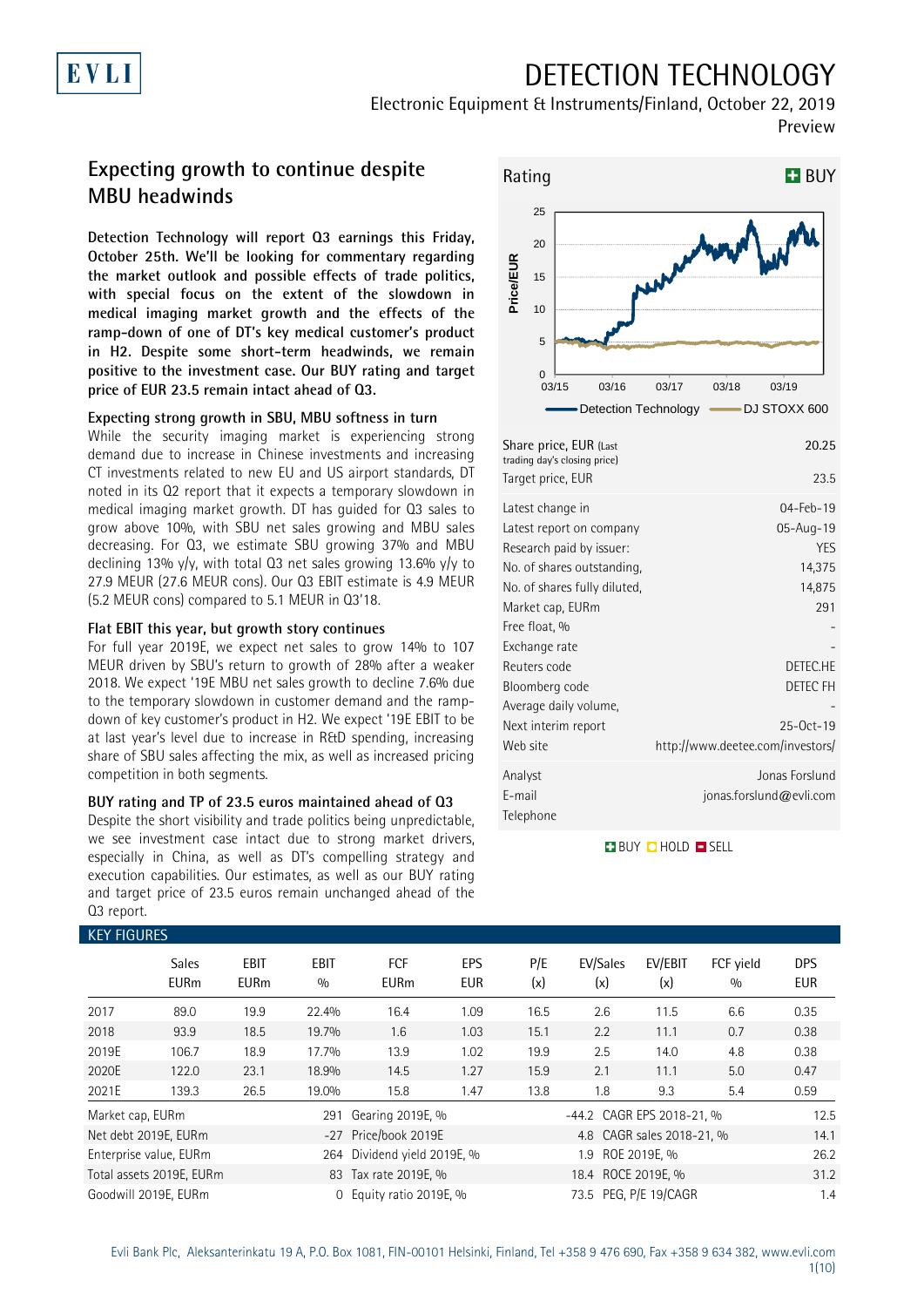| <b>INTERIM FIGURES</b>               |        |        |        |         |        |        |         |         |         |        |        |        |
|--------------------------------------|--------|--------|--------|---------|--------|--------|---------|---------|---------|--------|--------|--------|
| EVLI ESTIMATES, EURm                 | 201801 | 201802 | 201803 | 201804  | 2018   | 201901 | 201902  | 2019Q3E | 2019Q4E | 2019E  | 2020E  | 2021E  |
| Net sales                            | 19.3   | 24.4   | 24.6   | 25.6    | 93.9   | 23.1   | 27.5    | 27.9    | 28.2    | 106.7  | 122.0  | 139.3  |
| EBITDA                               | 4.3    | 5.9    | 5.7    | 5.0     | 20.9   | 4.4    | 5.5     | 5.5     | 6.4     | 21.9   | 25.6   | 29.3   |
| EBITDA margin (%)                    | 22.3   | 24.3   | 23.1   | 19.5    | 22.3   | 19.2   | 20.0    | 19.6    | 22.8    | 20.5   | 21.0   | 21.0   |
| <b>FBIT</b>                          | 3.7    | 5.3    | 5.1    | 4.4     | 18.5   | 3.9    | 4.8     | 4.9     | 5.4     | 18.9   | 23.1   | 26.5   |
| EBIT margin (%)                      | 19.2   | 21.7   | 20.7   | 17.3    | 19.7   | 16.7   | 17.5    | 17.5    | 19.0    | 17.7   | 18.9   | 19.0   |
| Net financial items                  | $-0.3$ | 0.2    | $-0.1$ | 0.2     | $-0.1$ | 0.0    | $-0.7$  | $-0.1$  | $-0.1$  | $-1.0$ | $-0.2$ | 0.0    |
| Pre-tax profit                       | 3.4    | 5.5    | 5.0    | 4.6     | 18.4   | 3.9    | 4.2     | 4.7     | 5.2     | 18.0   | 22.9   | 26.4   |
| Tax                                  | $-0.5$ | $-1.1$ | $-0.5$ | $-1.5$  | $-3.6$ | $-0.3$ | $-0.9$  | $-1.0$  | $-1.0$  | $-3.3$ | $-4.6$ | $-5.3$ |
| Tax rate (%)                         | 14.3   | 20.6   | 9.6    | 32.3    | 19.4   | 9.1    | 22.9    | 21.1    | 19.2    | 18.4   | 20.0   | 20.0   |
| Net profit                           | 2.9    | 4.4    | 4.5    | 3.1     | 14.9   | 3.5    | 3.2     | 3.7     | 4.2     | 14.7   | 18.3   | 21.2   |
| <b>EPS</b>                           | 0.20   | 0.31   | 0.31   | 0.22    | 1.03   | 0.24   | 0.22    | 0.26    | 0.29    | 1.02   | 1.27   | 1.47   |
| EPS adjusted (diluted no. of shares) | 0.20   | 0.30   | 0.30   | 0.21    | 1.00   | 0.24   | 0.22    | 0.25    | 0.28    | 0.99   | 1.23   | 1.42   |
| Dividend per share                   | 0.00   | 0.00   | 0.00   | 0.00    | 0.38   | 0.00   | 0.00    | 0.00    | 0.00    | 0.38   | 0.47   | 0.59   |
| SALES, EURm                          |        |        |        |         |        |        |         |         |         |        |        |        |
| <b>MBU</b>                           | 7.5    | 9.2    | 11.5   | 10.1    | 38.3   | 8.6    | 8.1     | 10.0    | 8.7     | 35.4   | 40.8   | 46.9   |
| SBU                                  | 11.8   | 15.2   | 13.1   | 15.5    | 55.6   | 14.5   | 19.4    | 17.9    | 19.5    | 71.3   | 81.3   | 92.4   |
| Total                                | 19.3   | 24.4   | 24.6   | 25.6    | 93.9   | 23.1   | 27.5    | 27.9    | 28.2    | 106.7  | 122.0  | 139.3  |
| SALES GROWTH, Y/Y %                  |        |        |        |         |        |        |         |         |         |        |        |        |
| <b>MBU</b>                           | 10.0   | 26.3   | 29.2   | 24.7    | 23.2   | 15.0   | $-12.1$ | $-13.0$ | $-13.9$ | $-7.6$ | 15.2   | 15.0   |
| <b>SBU</b>                           | $-2.5$ | 16.0   | $-1.5$ | $-20.1$ | $-4.0$ | 22.9   | 27.6    | 36.9    | 25.8    | 28.3   | 13.9   | 13.8   |
| <b>Total</b>                         | 2.0    | 19.7   | 10.8   | $-6.9$  | 5.5    | 19.8   | 12.6    | 13.6    | 10.2    | 13.7   | 14.3   | 14.2   |
| EBIT, EURm                           |        |        |        |         |        |        |         |         |         |        |        |        |
| Total                                | 3.7    | 5.3    | 5.1    | 4.4     | 18.5   | 3.9    | 4.8     | 4.9     | 5.4     | 18.9   | 23.1   | 26.5   |
| EBIT margin, %                       |        |        |        |         |        |        |         |         |         |        |        |        |
| Total                                | 19.2   | 21.7   | 20.7   | 17.3    | 19.7   | 16.7   | 17.5    | 17.5    | 19.0    | 17.7   | 18.9   | 19.0   |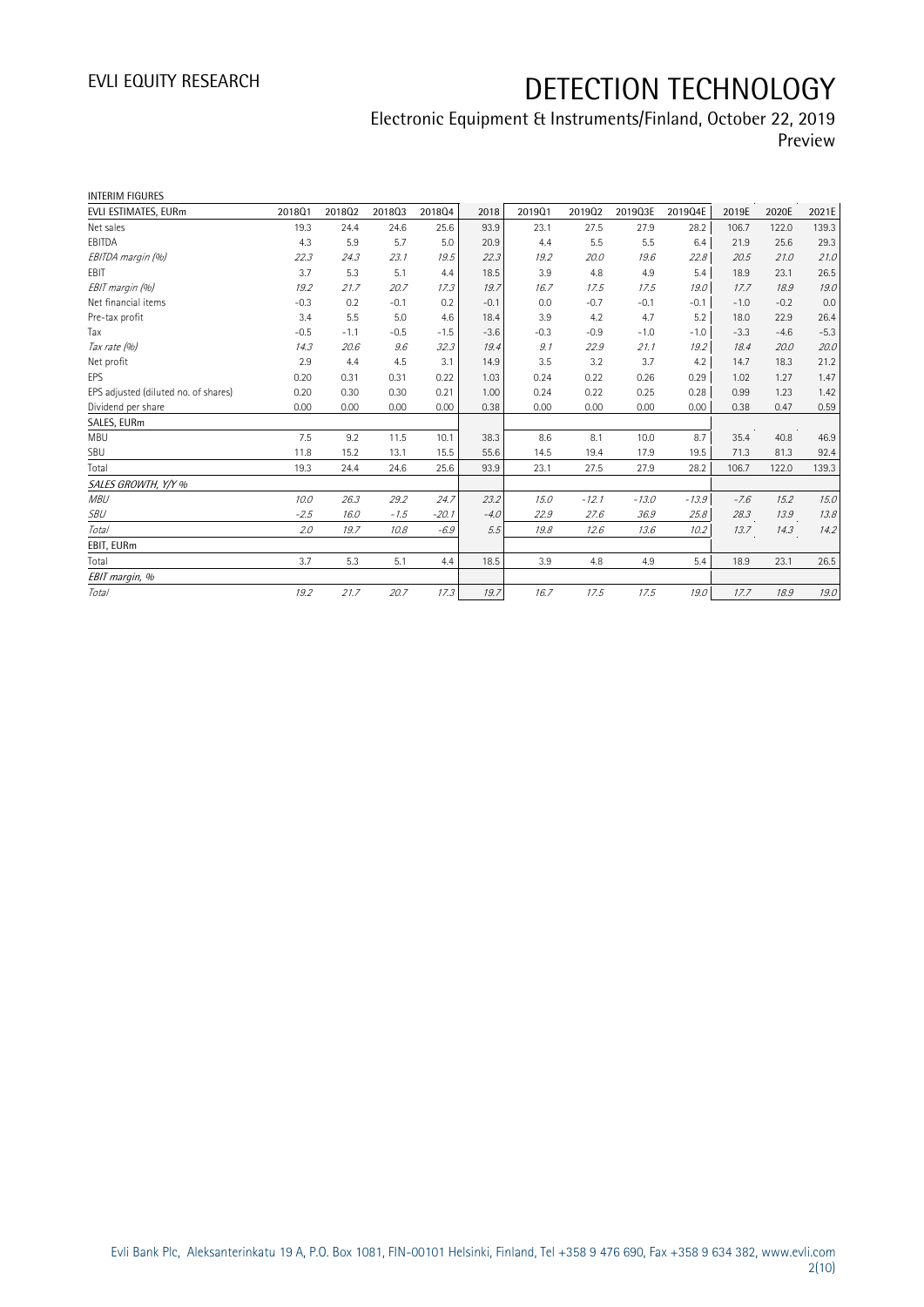| VALUATION RESULTS        | <b>BASE CASE DETAILS</b>   | VALUATION ASSUMPTIONS   | ASSUMPTIONS FOR WACC           |      |
|--------------------------|----------------------------|-------------------------|--------------------------------|------|
| Current share price      | 20.25 PV of Free Cash Flow | 126 Long-term growth, % | 2.5 Risk-free interest rate, % | 2.25 |
| DCF share value          | 23.07 PV of Horizon value  | 193 WACC, %             | 8.5 Market risk premium, %     | 5.8  |
| Share price potential, % | 13.9 Unconsolidated equity | 0 Spread, %             | 0.0 Debt risk premium, %       | 2.8  |
| Maximum value            | 23.1 Marketable securities | 22 Minimum WACC, %      | 8.5 Equity beta coefficient    | 1.10 |
| Minimum value            | 23.1 Debt - dividend       | -10 Maximum WACC, %     | 8.5 Target debt ratio, %       | 20   |
| Horizon value, %         | 60.5 Value of stock        | 332 Nr of shares, Mn    | 14.4 Effective tax rate, %     | 20   |

| DCF valuation, EURm        | 2018     | 2019E       | 2020E | 2021E       | 2022E          | 2023E | 2024E       | 2025E        | 2026E    | 2027E    | 2028E | Horizon |
|----------------------------|----------|-------------|-------|-------------|----------------|-------|-------------|--------------|----------|----------|-------|---------|
| Net sales                  | 94       | 107         | 122   | 139         | 159            | 168   | 177         | 184          | 189      | 195      | 200   | 205     |
| Sales growth, %            | 5.5      | 13.7        | 14.3  | 14.2        | 14.0           | 6.0   | 5.0         | 4.0          | 3.0      | 3.0      | 2.5   | 2.5     |
| Operating income (EBIT)    | 19       | 19          | 23    | 26          | 27             | 27    | 28          | 29           | 30       | 31       | 32    | 33      |
| Operating income margin, % | 19.7     | 17.7        | 18.9  | 19.0        | 17.0           | 16.0  | 16.0        | 16.0         | 16.0     | 16.0     | 16.0  | 16.0    |
| + Depreciation+amort.      | 2        | 3           | 3     | 3           | $\overline{4}$ | 4     | 4           | 4            | 5        | 5        | 5     |         |
| <b>EBITDA</b>              | 21       | 22          | 26    | 29          | 31             | 31    | 32          | 34           | 35       | 36       | 37    |         |
| - Paid taxes               | $-4$     | $-3$        | $-5$  | $-5$        | $-5$           | $-5$  | $-6$        | $-6$         | $-6$     | $-6$     | $-6$  |         |
| - Change in NWC            | $-10$    |             | $-3$  | $-4$        | $-4$           | $-2$  | $-2$        | $-2$         | $-1$     | $-1$     | $-1$  |         |
| NWC / Sales, %             | 25.9     | 21.8        | 21.9  | 21.9        | 21.9           | 21.9  | 21.9        | 21.9         | 21.9     | 21.9     | 21.9  |         |
| + Change in other liabs    | $\Omega$ | $\mathbf 0$ | 0     | $\mathbf 0$ | $\mathbf 0$    | 0     | $\mathbf 0$ | $\mathbf 0$  | 0        | $\Omega$ | 0     |         |
| - Operative CAPEX          | $-5$     | $-5$        | $-3$  | $-4$        | $-6$           | $-5$  | $-5$        | $-5$         | $-5$     | $-5$     | $-5$  |         |
| opCAPEX / Sales, %         | 5.6      | 4.4         | 2.5   | 3.1         | 3.5            | 3.1   | 2.8         | 2.7          | 2.7      | 2.7      | 2.7   |         |
| - Acquisitions             | O        | 0           | 0     | $\Omega$    | 0              | 0     | $\Omega$    | $\mathbf{0}$ | $\Omega$ | $\Omega$ | 0     |         |
| + Divestments              | $\Omega$ | 0           | 0     | $\Omega$    | 0              | 0     | $\Omega$    | 0            | 0        | $\Omega$ | 0     |         |
| - Other items              | $\Omega$ | 0           | 0     | $\Omega$    | 0              | 0     | $\Omega$    | 0            | $\Omega$ | $\Omega$ | 0     |         |
| $=$ FCFF                   | 2        | 15          | 15    | 16          | 16             | 19    | 20          | 21           | 23       | 23       | 24    | 414     |
| $=$ Discounted FCFF        |          | 14          | 13    | 13          | 12             | 13    | 13          | 13           | 12       | 12       | 11    | 193     |
|                            |          |             |       |             |                |       |             |              |          |          |       |         |
| $=$ DFCF min WACC          |          | 14          | 13    | 13          | 12             | 13    | 13          | 13           | 12       | 12       | 11    | 193     |
| $=$ DFCF max WACC          |          | 14          | 13    | 13          | 12             | 13    | 13          | 13           | 12       | 12       | 11    | 193     |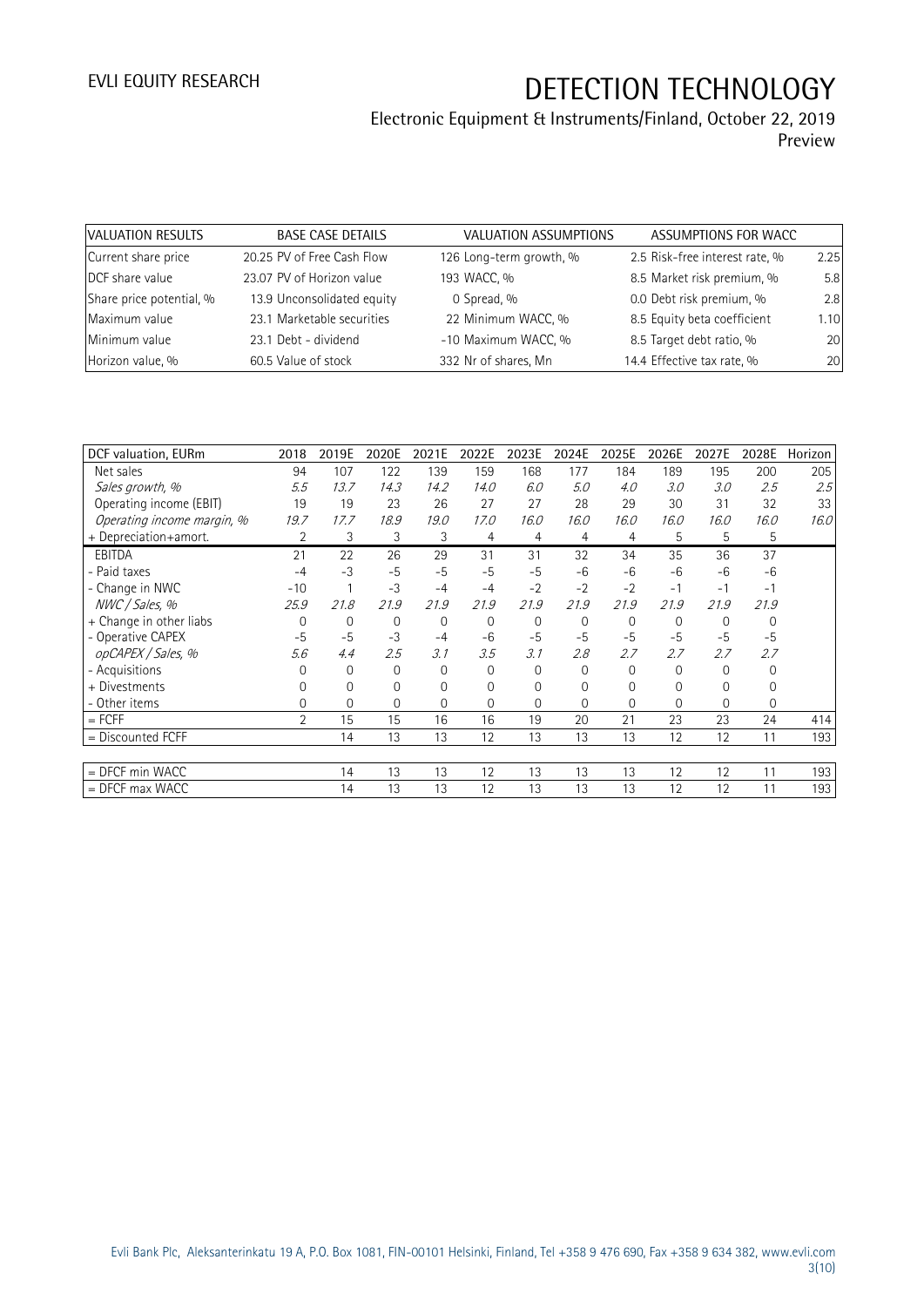| Sales<br>75.5<br>122.0<br>139.3<br>33.1<br>42.8<br>89.0<br>93.9<br>106.7<br>Sales growth (%)<br>8.9<br>29.2<br>76.5<br>17.9<br>5.5<br>13.7<br>14.3<br>14.2<br>EBITDA<br>4.8<br>20.9<br>29.3<br>5.8<br>17.3<br>22.1<br>21.9<br>25.6<br>EBITDA margin (%)<br>22.9<br>22.3<br>20.5<br>21.0<br>14.6<br>13.4<br>24.9<br>21.0<br>Depreciation<br>$-2.8$<br>$-0.7$<br>$-1.3$<br>$-2.5$<br>$-2.2$<br>$-2.4$<br>$-2.9$<br>$-2.5$<br>EBITA<br>4.5<br>14.8<br>19.9<br>18.9<br>23.1<br>26.5<br>4.1<br>18.5<br>0.0<br>0.0<br>0.0<br>0.0<br>Goodwill amortization / writedown<br>0.0<br>0.0<br>0.0<br>0.0<br>EBIT<br>4.1<br>4.5<br>14.8<br>19.9<br>18.5<br>18.9<br>23.1<br>26.5<br>EBIT margin (%)<br>12.4<br>10.5<br>19.6<br>22.4<br>19.7<br>17.7<br>18.9<br>19.0<br>26.5<br>Reported EBIT<br>3.1<br>3.4<br>14.8<br>19.9<br>18.5<br>18.9<br>23.1<br>EBIT margin (reported) (%)<br>19.6<br>22.4<br>19.7<br>18.9<br>19.0<br>9.4<br>8.0<br>17.7<br>Net financials<br>$-0.3$<br>$-2.4$<br>$-0.7$<br>$-0.5$<br>$-0.1$<br>$-1.0$<br>$-0.2$<br>0.0<br>26.4<br>Pre-tax profit<br>3.8<br>2.1<br>14.1<br>19.4<br>18.4<br>18.0<br>22.9<br>$-3.2$<br>$-3.6$<br>$-3.3$<br>$-4.6$<br>$-5.3$<br>Taxes<br>0.0<br>$-0.1$<br>$-4.2$<br>Minority shares<br>0.0<br>0.0<br>0.0<br>0.0<br>0.0<br>0.0<br>0.0<br>0.0<br>0.9<br>10.9<br>14.9<br>18.3<br>21.2<br>Net profit<br>2.8<br>15.2<br>14.7<br>Cash NRIs<br>$-1.0$<br>0.0<br>0.0<br>0.0<br>0.0<br>0.0<br>0.0<br>$-1.1$<br>0.0<br>0.0<br>0.0<br>0.0<br>0.0<br>Non-cash NRIs<br>0.0<br>0.0<br>0.0<br><b>BALANCE SHEET, EURm</b><br>Assets<br>Fixed assets<br>$\overline{7}$<br>9<br>$\overline{4}$<br>6<br>6<br>11<br>11<br>13<br>$\mathbf 0$<br>$\mathbf 0$<br>$\overline{0}$<br>Goodwill<br>$\mathbb O$<br>$\mathbb O$<br>$\mathsf{O}\xspace$<br>$\mathbb O$<br>$\mathbb O$<br>$\mathbf 0$<br>$\mathbf 0$<br>$\mathbf 0$<br>$\mathbf 0$<br>$\mathbf 0$<br>Right of use assets<br>$\mathbf 0$<br>$\mathbf 0$<br>$\mathbb O$<br>$\overline{7}$<br>Inventory<br>6<br>9<br>15<br>17<br>20<br>11<br>13<br>Receivables<br>27<br>33<br>7<br>14<br>22<br>21<br>26<br>29<br>$\overline{7}$<br>Liquid funds<br>3<br>27<br>22<br>37<br>45<br>16<br>32<br>Total assets<br>20<br>35<br>54<br>62<br>71<br>83<br>94<br>110<br>Liabilities<br>Shareholder's equity<br>42<br>88<br>$\overline{1}$<br>21<br>31<br>51<br>61<br>73<br>Minority interest<br>$\mathbf 0$<br>$\mathbf 0$<br>$\mathbf 0$<br>$\mathbf 0$<br>$\mathbf 0$<br>$\mathbb O$<br>$\mathbf 0$<br>$\mathsf{O}\xspace$<br>$\mathbb O$<br>$\mathbf 0$<br>$\mathbf 0$<br>$\mathbf 0$<br>$\mathbf 0$<br>$\mathsf{O}\xspace$<br>$\mathbf 0$<br>$\mathbf 0$<br>Convertibles<br>Lease liabilities<br>$\mathbf 0$<br>$\mathbf 0$<br>$\mathbf 0$<br>$\mathsf{O}\xspace$<br>$\mathbf 0$<br>$\mathbf 0$<br>$\mathbf{0}$<br>$\mathbf 0$<br>$\mathbb O$<br>$\mathbf 0$<br>$\mathbf 0$<br>$\mathbf 0$<br>$\mathsf{O}\xspace$<br>$\mathsf{O}\xspace$<br>Deferred taxes<br>$\mathbf 0$<br>$\mathbf 0$<br>$\overline{7}$<br>5<br>$\overline{4}$<br>5<br>$\mathbf 0$<br>Interest bearing debt<br>11<br>$\mathbf{1}$<br>$\mathbf{1}$<br>Non-interest bearing current liabilities<br>$\overline{7}$<br>22<br>11<br>14<br>15<br>15<br>17<br>20<br>Other interest-free debt<br>$\overline{1}$<br>$\sqrt{2}$<br>3<br>$\mathbf 0$<br>$\mathsf{O}\xspace$<br>$\mathbf 0$<br>$\mathbf 0$<br>$\mathbf{1}$<br>20<br>35<br><b>Total liabilities</b><br>54<br>62<br>71<br>83<br>94<br>110<br>CASH FLOW, EURm<br>+ EBITDA<br>5<br>$\,6\,$<br>22<br>21<br>22<br>29<br>17<br>26<br>- Net financial items<br>$-1$<br>$\overline{4}$<br>8<br>11<br>$\mathbf 0$<br>$-1$<br>$\mathbb O$<br>$\mathbf{0}$<br>$\mathbf 0$<br>$-3$<br>$-5$<br>$-5$<br>- Taxes<br>$\mathbf{0}$<br>$-1$<br>$-4$<br>-3<br>- Increase in Net Working Capital<br>$\mathbb O$<br>$-2$<br>$\mathbf{1}$<br>$-10$<br>$\mathbf{1}$<br>$-3$<br>$-4$<br>$-11$<br>$+/-$ Other<br>$-1$<br>-8<br>-9<br>$-12$<br>$\mathbf 0$<br>$\mathbb O$<br>$\mathbb O$<br>$\mathbb O$<br>3<br>$\mathbf 0$<br>5<br>$\overline{7}$<br>19<br>17<br>20<br>$=$ Cash flow from operations<br>18<br>- Capex<br>$-1$<br>$-5$<br>$-2$<br>$-2$<br>$-5$<br>$-5$<br>$-3$<br>$-4$<br>$\mathbf 0$<br>$\mathbf 0$<br>$\mathbf 0$<br>$\mathbf 0$<br>$\mathbf 0$<br>$\mathbf 0$<br>- Acquisitions<br>$\mathsf{O}\xspace$<br>$\mathbb O$<br>$\mathbb O$<br>$\mathbf 0$<br>$\mathbf 0$<br>$\mathbf 0$<br>$\mathbf 0$<br>$\mathsf{O}\xspace$<br>$\mathbf 0$<br>$\mathbf 0$<br>+ Divestments<br>$\overline{2}$<br>= Free cash flow<br>3<br>$\mathbf{1}$<br>$-4$<br>16<br>14<br>14<br>16<br>$\mathbb O$<br>19<br>$\mathbf 0$<br>$\mathbf 0$<br>$\mathsf{O}\xspace$<br>$\mathbf 0$<br>$\mathbf 0$<br>+/- New issues/buybacks<br>$-1$<br>- Paid dividend<br>$\mathbf 0$<br>$-3$<br>$-7$<br>$\mathbf{0}$<br>$-1$<br>$-5$<br>$-5$<br>$-5$<br>$+/-$ Other<br>$-3$<br>$-10$<br>$\,6\,$<br>$-1$<br>$-1$<br>$\mathbbm{1}$<br>$-4$<br>$-1$<br>$-1$<br>$\overline{4}$<br>8<br>$-4$<br>10<br>5<br>8<br>Change in cash<br>11 | <b>INCOME STATEMENT, EURm</b> | 2014 | 2015 | 2016 | 2017 | 2018 | 2019E | 2020E | 2021E |
|---------------------------------------------------------------------------------------------------------------------------------------------------------------------------------------------------------------------------------------------------------------------------------------------------------------------------------------------------------------------------------------------------------------------------------------------------------------------------------------------------------------------------------------------------------------------------------------------------------------------------------------------------------------------------------------------------------------------------------------------------------------------------------------------------------------------------------------------------------------------------------------------------------------------------------------------------------------------------------------------------------------------------------------------------------------------------------------------------------------------------------------------------------------------------------------------------------------------------------------------------------------------------------------------------------------------------------------------------------------------------------------------------------------------------------------------------------------------------------------------------------------------------------------------------------------------------------------------------------------------------------------------------------------------------------------------------------------------------------------------------------------------------------------------------------------------------------------------------------------------------------------------------------------------------------------------------------------------------------------------------------------------------------------------------------------------------------------------------------------------------------------------------------------------------------------------------------------------------------------------------------------------------------------------------------------------------------------------------------------------------------------------------------------------------------------------------------------------------------------------------------------------------------------------------------------------------------------------------------------------------------------------------------------------------------------------------------------------------------------------------------------------------------------------------------------------------------------------------------------------------------------------------------------------------------------------------------------------------------------------------------------------------------------------------------------------------------------------------------------------------------------------------------------------------------------------------------------------------------------------------------------------------------------------------------------------------------------------------------------------------------------------------------------------------------------------------------------------------------------------------------------------------------------------------------------------------------------------------------------------------------------------------------------------------------------------------------------------------------------------------------------------------------------------------------------------------------------------------------------------------------------------------------------------------------------------------------------------------------------------------------------------------------------------------------------------------------------------------------------------------------------------------------------------------------------------------------------------------------------------------------------------------------------------------------------------------------------------------------------------------------------------------------------------------------------------------------------------------------------------------------------------------------------------------------------------------------------------------------------------------------------------------------------------------------------------------------------------------------------------------------------------------------------------------------------------------------------------------------------------------------------------------------------------------------------------------------------------|-------------------------------|------|------|------|------|------|-------|-------|-------|
|                                                                                                                                                                                                                                                                                                                                                                                                                                                                                                                                                                                                                                                                                                                                                                                                                                                                                                                                                                                                                                                                                                                                                                                                                                                                                                                                                                                                                                                                                                                                                                                                                                                                                                                                                                                                                                                                                                                                                                                                                                                                                                                                                                                                                                                                                                                                                                                                                                                                                                                                                                                                                                                                                                                                                                                                                                                                                                                                                                                                                                                                                                                                                                                                                                                                                                                                                                                                                                                                                                                                                                                                                                                                                                                                                                                                                                                                                                                                                                                                                                                                                                                                                                                                                                                                                                                                                                                                                                                                                                                                                                                                                                                                                                                                                                                                                                                                                                                                                                     |                               |      |      |      |      |      |       |       |       |
|                                                                                                                                                                                                                                                                                                                                                                                                                                                                                                                                                                                                                                                                                                                                                                                                                                                                                                                                                                                                                                                                                                                                                                                                                                                                                                                                                                                                                                                                                                                                                                                                                                                                                                                                                                                                                                                                                                                                                                                                                                                                                                                                                                                                                                                                                                                                                                                                                                                                                                                                                                                                                                                                                                                                                                                                                                                                                                                                                                                                                                                                                                                                                                                                                                                                                                                                                                                                                                                                                                                                                                                                                                                                                                                                                                                                                                                                                                                                                                                                                                                                                                                                                                                                                                                                                                                                                                                                                                                                                                                                                                                                                                                                                                                                                                                                                                                                                                                                                                     |                               |      |      |      |      |      |       |       |       |
|                                                                                                                                                                                                                                                                                                                                                                                                                                                                                                                                                                                                                                                                                                                                                                                                                                                                                                                                                                                                                                                                                                                                                                                                                                                                                                                                                                                                                                                                                                                                                                                                                                                                                                                                                                                                                                                                                                                                                                                                                                                                                                                                                                                                                                                                                                                                                                                                                                                                                                                                                                                                                                                                                                                                                                                                                                                                                                                                                                                                                                                                                                                                                                                                                                                                                                                                                                                                                                                                                                                                                                                                                                                                                                                                                                                                                                                                                                                                                                                                                                                                                                                                                                                                                                                                                                                                                                                                                                                                                                                                                                                                                                                                                                                                                                                                                                                                                                                                                                     |                               |      |      |      |      |      |       |       |       |
|                                                                                                                                                                                                                                                                                                                                                                                                                                                                                                                                                                                                                                                                                                                                                                                                                                                                                                                                                                                                                                                                                                                                                                                                                                                                                                                                                                                                                                                                                                                                                                                                                                                                                                                                                                                                                                                                                                                                                                                                                                                                                                                                                                                                                                                                                                                                                                                                                                                                                                                                                                                                                                                                                                                                                                                                                                                                                                                                                                                                                                                                                                                                                                                                                                                                                                                                                                                                                                                                                                                                                                                                                                                                                                                                                                                                                                                                                                                                                                                                                                                                                                                                                                                                                                                                                                                                                                                                                                                                                                                                                                                                                                                                                                                                                                                                                                                                                                                                                                     |                               |      |      |      |      |      |       |       |       |
|                                                                                                                                                                                                                                                                                                                                                                                                                                                                                                                                                                                                                                                                                                                                                                                                                                                                                                                                                                                                                                                                                                                                                                                                                                                                                                                                                                                                                                                                                                                                                                                                                                                                                                                                                                                                                                                                                                                                                                                                                                                                                                                                                                                                                                                                                                                                                                                                                                                                                                                                                                                                                                                                                                                                                                                                                                                                                                                                                                                                                                                                                                                                                                                                                                                                                                                                                                                                                                                                                                                                                                                                                                                                                                                                                                                                                                                                                                                                                                                                                                                                                                                                                                                                                                                                                                                                                                                                                                                                                                                                                                                                                                                                                                                                                                                                                                                                                                                                                                     |                               |      |      |      |      |      |       |       |       |
|                                                                                                                                                                                                                                                                                                                                                                                                                                                                                                                                                                                                                                                                                                                                                                                                                                                                                                                                                                                                                                                                                                                                                                                                                                                                                                                                                                                                                                                                                                                                                                                                                                                                                                                                                                                                                                                                                                                                                                                                                                                                                                                                                                                                                                                                                                                                                                                                                                                                                                                                                                                                                                                                                                                                                                                                                                                                                                                                                                                                                                                                                                                                                                                                                                                                                                                                                                                                                                                                                                                                                                                                                                                                                                                                                                                                                                                                                                                                                                                                                                                                                                                                                                                                                                                                                                                                                                                                                                                                                                                                                                                                                                                                                                                                                                                                                                                                                                                                                                     |                               |      |      |      |      |      |       |       |       |
|                                                                                                                                                                                                                                                                                                                                                                                                                                                                                                                                                                                                                                                                                                                                                                                                                                                                                                                                                                                                                                                                                                                                                                                                                                                                                                                                                                                                                                                                                                                                                                                                                                                                                                                                                                                                                                                                                                                                                                                                                                                                                                                                                                                                                                                                                                                                                                                                                                                                                                                                                                                                                                                                                                                                                                                                                                                                                                                                                                                                                                                                                                                                                                                                                                                                                                                                                                                                                                                                                                                                                                                                                                                                                                                                                                                                                                                                                                                                                                                                                                                                                                                                                                                                                                                                                                                                                                                                                                                                                                                                                                                                                                                                                                                                                                                                                                                                                                                                                                     |                               |      |      |      |      |      |       |       |       |
|                                                                                                                                                                                                                                                                                                                                                                                                                                                                                                                                                                                                                                                                                                                                                                                                                                                                                                                                                                                                                                                                                                                                                                                                                                                                                                                                                                                                                                                                                                                                                                                                                                                                                                                                                                                                                                                                                                                                                                                                                                                                                                                                                                                                                                                                                                                                                                                                                                                                                                                                                                                                                                                                                                                                                                                                                                                                                                                                                                                                                                                                                                                                                                                                                                                                                                                                                                                                                                                                                                                                                                                                                                                                                                                                                                                                                                                                                                                                                                                                                                                                                                                                                                                                                                                                                                                                                                                                                                                                                                                                                                                                                                                                                                                                                                                                                                                                                                                                                                     |                               |      |      |      |      |      |       |       |       |
|                                                                                                                                                                                                                                                                                                                                                                                                                                                                                                                                                                                                                                                                                                                                                                                                                                                                                                                                                                                                                                                                                                                                                                                                                                                                                                                                                                                                                                                                                                                                                                                                                                                                                                                                                                                                                                                                                                                                                                                                                                                                                                                                                                                                                                                                                                                                                                                                                                                                                                                                                                                                                                                                                                                                                                                                                                                                                                                                                                                                                                                                                                                                                                                                                                                                                                                                                                                                                                                                                                                                                                                                                                                                                                                                                                                                                                                                                                                                                                                                                                                                                                                                                                                                                                                                                                                                                                                                                                                                                                                                                                                                                                                                                                                                                                                                                                                                                                                                                                     |                               |      |      |      |      |      |       |       |       |
|                                                                                                                                                                                                                                                                                                                                                                                                                                                                                                                                                                                                                                                                                                                                                                                                                                                                                                                                                                                                                                                                                                                                                                                                                                                                                                                                                                                                                                                                                                                                                                                                                                                                                                                                                                                                                                                                                                                                                                                                                                                                                                                                                                                                                                                                                                                                                                                                                                                                                                                                                                                                                                                                                                                                                                                                                                                                                                                                                                                                                                                                                                                                                                                                                                                                                                                                                                                                                                                                                                                                                                                                                                                                                                                                                                                                                                                                                                                                                                                                                                                                                                                                                                                                                                                                                                                                                                                                                                                                                                                                                                                                                                                                                                                                                                                                                                                                                                                                                                     |                               |      |      |      |      |      |       |       |       |
|                                                                                                                                                                                                                                                                                                                                                                                                                                                                                                                                                                                                                                                                                                                                                                                                                                                                                                                                                                                                                                                                                                                                                                                                                                                                                                                                                                                                                                                                                                                                                                                                                                                                                                                                                                                                                                                                                                                                                                                                                                                                                                                                                                                                                                                                                                                                                                                                                                                                                                                                                                                                                                                                                                                                                                                                                                                                                                                                                                                                                                                                                                                                                                                                                                                                                                                                                                                                                                                                                                                                                                                                                                                                                                                                                                                                                                                                                                                                                                                                                                                                                                                                                                                                                                                                                                                                                                                                                                                                                                                                                                                                                                                                                                                                                                                                                                                                                                                                                                     |                               |      |      |      |      |      |       |       |       |
|                                                                                                                                                                                                                                                                                                                                                                                                                                                                                                                                                                                                                                                                                                                                                                                                                                                                                                                                                                                                                                                                                                                                                                                                                                                                                                                                                                                                                                                                                                                                                                                                                                                                                                                                                                                                                                                                                                                                                                                                                                                                                                                                                                                                                                                                                                                                                                                                                                                                                                                                                                                                                                                                                                                                                                                                                                                                                                                                                                                                                                                                                                                                                                                                                                                                                                                                                                                                                                                                                                                                                                                                                                                                                                                                                                                                                                                                                                                                                                                                                                                                                                                                                                                                                                                                                                                                                                                                                                                                                                                                                                                                                                                                                                                                                                                                                                                                                                                                                                     |                               |      |      |      |      |      |       |       |       |
|                                                                                                                                                                                                                                                                                                                                                                                                                                                                                                                                                                                                                                                                                                                                                                                                                                                                                                                                                                                                                                                                                                                                                                                                                                                                                                                                                                                                                                                                                                                                                                                                                                                                                                                                                                                                                                                                                                                                                                                                                                                                                                                                                                                                                                                                                                                                                                                                                                                                                                                                                                                                                                                                                                                                                                                                                                                                                                                                                                                                                                                                                                                                                                                                                                                                                                                                                                                                                                                                                                                                                                                                                                                                                                                                                                                                                                                                                                                                                                                                                                                                                                                                                                                                                                                                                                                                                                                                                                                                                                                                                                                                                                                                                                                                                                                                                                                                                                                                                                     |                               |      |      |      |      |      |       |       |       |
|                                                                                                                                                                                                                                                                                                                                                                                                                                                                                                                                                                                                                                                                                                                                                                                                                                                                                                                                                                                                                                                                                                                                                                                                                                                                                                                                                                                                                                                                                                                                                                                                                                                                                                                                                                                                                                                                                                                                                                                                                                                                                                                                                                                                                                                                                                                                                                                                                                                                                                                                                                                                                                                                                                                                                                                                                                                                                                                                                                                                                                                                                                                                                                                                                                                                                                                                                                                                                                                                                                                                                                                                                                                                                                                                                                                                                                                                                                                                                                                                                                                                                                                                                                                                                                                                                                                                                                                                                                                                                                                                                                                                                                                                                                                                                                                                                                                                                                                                                                     |                               |      |      |      |      |      |       |       |       |
|                                                                                                                                                                                                                                                                                                                                                                                                                                                                                                                                                                                                                                                                                                                                                                                                                                                                                                                                                                                                                                                                                                                                                                                                                                                                                                                                                                                                                                                                                                                                                                                                                                                                                                                                                                                                                                                                                                                                                                                                                                                                                                                                                                                                                                                                                                                                                                                                                                                                                                                                                                                                                                                                                                                                                                                                                                                                                                                                                                                                                                                                                                                                                                                                                                                                                                                                                                                                                                                                                                                                                                                                                                                                                                                                                                                                                                                                                                                                                                                                                                                                                                                                                                                                                                                                                                                                                                                                                                                                                                                                                                                                                                                                                                                                                                                                                                                                                                                                                                     |                               |      |      |      |      |      |       |       |       |
|                                                                                                                                                                                                                                                                                                                                                                                                                                                                                                                                                                                                                                                                                                                                                                                                                                                                                                                                                                                                                                                                                                                                                                                                                                                                                                                                                                                                                                                                                                                                                                                                                                                                                                                                                                                                                                                                                                                                                                                                                                                                                                                                                                                                                                                                                                                                                                                                                                                                                                                                                                                                                                                                                                                                                                                                                                                                                                                                                                                                                                                                                                                                                                                                                                                                                                                                                                                                                                                                                                                                                                                                                                                                                                                                                                                                                                                                                                                                                                                                                                                                                                                                                                                                                                                                                                                                                                                                                                                                                                                                                                                                                                                                                                                                                                                                                                                                                                                                                                     |                               |      |      |      |      |      |       |       |       |
|                                                                                                                                                                                                                                                                                                                                                                                                                                                                                                                                                                                                                                                                                                                                                                                                                                                                                                                                                                                                                                                                                                                                                                                                                                                                                                                                                                                                                                                                                                                                                                                                                                                                                                                                                                                                                                                                                                                                                                                                                                                                                                                                                                                                                                                                                                                                                                                                                                                                                                                                                                                                                                                                                                                                                                                                                                                                                                                                                                                                                                                                                                                                                                                                                                                                                                                                                                                                                                                                                                                                                                                                                                                                                                                                                                                                                                                                                                                                                                                                                                                                                                                                                                                                                                                                                                                                                                                                                                                                                                                                                                                                                                                                                                                                                                                                                                                                                                                                                                     |                               |      |      |      |      |      |       |       |       |
|                                                                                                                                                                                                                                                                                                                                                                                                                                                                                                                                                                                                                                                                                                                                                                                                                                                                                                                                                                                                                                                                                                                                                                                                                                                                                                                                                                                                                                                                                                                                                                                                                                                                                                                                                                                                                                                                                                                                                                                                                                                                                                                                                                                                                                                                                                                                                                                                                                                                                                                                                                                                                                                                                                                                                                                                                                                                                                                                                                                                                                                                                                                                                                                                                                                                                                                                                                                                                                                                                                                                                                                                                                                                                                                                                                                                                                                                                                                                                                                                                                                                                                                                                                                                                                                                                                                                                                                                                                                                                                                                                                                                                                                                                                                                                                                                                                                                                                                                                                     |                               |      |      |      |      |      |       |       |       |
|                                                                                                                                                                                                                                                                                                                                                                                                                                                                                                                                                                                                                                                                                                                                                                                                                                                                                                                                                                                                                                                                                                                                                                                                                                                                                                                                                                                                                                                                                                                                                                                                                                                                                                                                                                                                                                                                                                                                                                                                                                                                                                                                                                                                                                                                                                                                                                                                                                                                                                                                                                                                                                                                                                                                                                                                                                                                                                                                                                                                                                                                                                                                                                                                                                                                                                                                                                                                                                                                                                                                                                                                                                                                                                                                                                                                                                                                                                                                                                                                                                                                                                                                                                                                                                                                                                                                                                                                                                                                                                                                                                                                                                                                                                                                                                                                                                                                                                                                                                     |                               |      |      |      |      |      |       |       |       |
|                                                                                                                                                                                                                                                                                                                                                                                                                                                                                                                                                                                                                                                                                                                                                                                                                                                                                                                                                                                                                                                                                                                                                                                                                                                                                                                                                                                                                                                                                                                                                                                                                                                                                                                                                                                                                                                                                                                                                                                                                                                                                                                                                                                                                                                                                                                                                                                                                                                                                                                                                                                                                                                                                                                                                                                                                                                                                                                                                                                                                                                                                                                                                                                                                                                                                                                                                                                                                                                                                                                                                                                                                                                                                                                                                                                                                                                                                                                                                                                                                                                                                                                                                                                                                                                                                                                                                                                                                                                                                                                                                                                                                                                                                                                                                                                                                                                                                                                                                                     |                               |      |      |      |      |      |       |       |       |
|                                                                                                                                                                                                                                                                                                                                                                                                                                                                                                                                                                                                                                                                                                                                                                                                                                                                                                                                                                                                                                                                                                                                                                                                                                                                                                                                                                                                                                                                                                                                                                                                                                                                                                                                                                                                                                                                                                                                                                                                                                                                                                                                                                                                                                                                                                                                                                                                                                                                                                                                                                                                                                                                                                                                                                                                                                                                                                                                                                                                                                                                                                                                                                                                                                                                                                                                                                                                                                                                                                                                                                                                                                                                                                                                                                                                                                                                                                                                                                                                                                                                                                                                                                                                                                                                                                                                                                                                                                                                                                                                                                                                                                                                                                                                                                                                                                                                                                                                                                     |                               |      |      |      |      |      |       |       |       |
|                                                                                                                                                                                                                                                                                                                                                                                                                                                                                                                                                                                                                                                                                                                                                                                                                                                                                                                                                                                                                                                                                                                                                                                                                                                                                                                                                                                                                                                                                                                                                                                                                                                                                                                                                                                                                                                                                                                                                                                                                                                                                                                                                                                                                                                                                                                                                                                                                                                                                                                                                                                                                                                                                                                                                                                                                                                                                                                                                                                                                                                                                                                                                                                                                                                                                                                                                                                                                                                                                                                                                                                                                                                                                                                                                                                                                                                                                                                                                                                                                                                                                                                                                                                                                                                                                                                                                                                                                                                                                                                                                                                                                                                                                                                                                                                                                                                                                                                                                                     |                               |      |      |      |      |      |       |       |       |
|                                                                                                                                                                                                                                                                                                                                                                                                                                                                                                                                                                                                                                                                                                                                                                                                                                                                                                                                                                                                                                                                                                                                                                                                                                                                                                                                                                                                                                                                                                                                                                                                                                                                                                                                                                                                                                                                                                                                                                                                                                                                                                                                                                                                                                                                                                                                                                                                                                                                                                                                                                                                                                                                                                                                                                                                                                                                                                                                                                                                                                                                                                                                                                                                                                                                                                                                                                                                                                                                                                                                                                                                                                                                                                                                                                                                                                                                                                                                                                                                                                                                                                                                                                                                                                                                                                                                                                                                                                                                                                                                                                                                                                                                                                                                                                                                                                                                                                                                                                     |                               |      |      |      |      |      |       |       |       |
|                                                                                                                                                                                                                                                                                                                                                                                                                                                                                                                                                                                                                                                                                                                                                                                                                                                                                                                                                                                                                                                                                                                                                                                                                                                                                                                                                                                                                                                                                                                                                                                                                                                                                                                                                                                                                                                                                                                                                                                                                                                                                                                                                                                                                                                                                                                                                                                                                                                                                                                                                                                                                                                                                                                                                                                                                                                                                                                                                                                                                                                                                                                                                                                                                                                                                                                                                                                                                                                                                                                                                                                                                                                                                                                                                                                                                                                                                                                                                                                                                                                                                                                                                                                                                                                                                                                                                                                                                                                                                                                                                                                                                                                                                                                                                                                                                                                                                                                                                                     |                               |      |      |      |      |      |       |       |       |
|                                                                                                                                                                                                                                                                                                                                                                                                                                                                                                                                                                                                                                                                                                                                                                                                                                                                                                                                                                                                                                                                                                                                                                                                                                                                                                                                                                                                                                                                                                                                                                                                                                                                                                                                                                                                                                                                                                                                                                                                                                                                                                                                                                                                                                                                                                                                                                                                                                                                                                                                                                                                                                                                                                                                                                                                                                                                                                                                                                                                                                                                                                                                                                                                                                                                                                                                                                                                                                                                                                                                                                                                                                                                                                                                                                                                                                                                                                                                                                                                                                                                                                                                                                                                                                                                                                                                                                                                                                                                                                                                                                                                                                                                                                                                                                                                                                                                                                                                                                     |                               |      |      |      |      |      |       |       |       |
|                                                                                                                                                                                                                                                                                                                                                                                                                                                                                                                                                                                                                                                                                                                                                                                                                                                                                                                                                                                                                                                                                                                                                                                                                                                                                                                                                                                                                                                                                                                                                                                                                                                                                                                                                                                                                                                                                                                                                                                                                                                                                                                                                                                                                                                                                                                                                                                                                                                                                                                                                                                                                                                                                                                                                                                                                                                                                                                                                                                                                                                                                                                                                                                                                                                                                                                                                                                                                                                                                                                                                                                                                                                                                                                                                                                                                                                                                                                                                                                                                                                                                                                                                                                                                                                                                                                                                                                                                                                                                                                                                                                                                                                                                                                                                                                                                                                                                                                                                                     |                               |      |      |      |      |      |       |       |       |
|                                                                                                                                                                                                                                                                                                                                                                                                                                                                                                                                                                                                                                                                                                                                                                                                                                                                                                                                                                                                                                                                                                                                                                                                                                                                                                                                                                                                                                                                                                                                                                                                                                                                                                                                                                                                                                                                                                                                                                                                                                                                                                                                                                                                                                                                                                                                                                                                                                                                                                                                                                                                                                                                                                                                                                                                                                                                                                                                                                                                                                                                                                                                                                                                                                                                                                                                                                                                                                                                                                                                                                                                                                                                                                                                                                                                                                                                                                                                                                                                                                                                                                                                                                                                                                                                                                                                                                                                                                                                                                                                                                                                                                                                                                                                                                                                                                                                                                                                                                     |                               |      |      |      |      |      |       |       |       |
|                                                                                                                                                                                                                                                                                                                                                                                                                                                                                                                                                                                                                                                                                                                                                                                                                                                                                                                                                                                                                                                                                                                                                                                                                                                                                                                                                                                                                                                                                                                                                                                                                                                                                                                                                                                                                                                                                                                                                                                                                                                                                                                                                                                                                                                                                                                                                                                                                                                                                                                                                                                                                                                                                                                                                                                                                                                                                                                                                                                                                                                                                                                                                                                                                                                                                                                                                                                                                                                                                                                                                                                                                                                                                                                                                                                                                                                                                                                                                                                                                                                                                                                                                                                                                                                                                                                                                                                                                                                                                                                                                                                                                                                                                                                                                                                                                                                                                                                                                                     |                               |      |      |      |      |      |       |       |       |
|                                                                                                                                                                                                                                                                                                                                                                                                                                                                                                                                                                                                                                                                                                                                                                                                                                                                                                                                                                                                                                                                                                                                                                                                                                                                                                                                                                                                                                                                                                                                                                                                                                                                                                                                                                                                                                                                                                                                                                                                                                                                                                                                                                                                                                                                                                                                                                                                                                                                                                                                                                                                                                                                                                                                                                                                                                                                                                                                                                                                                                                                                                                                                                                                                                                                                                                                                                                                                                                                                                                                                                                                                                                                                                                                                                                                                                                                                                                                                                                                                                                                                                                                                                                                                                                                                                                                                                                                                                                                                                                                                                                                                                                                                                                                                                                                                                                                                                                                                                     |                               |      |      |      |      |      |       |       |       |
|                                                                                                                                                                                                                                                                                                                                                                                                                                                                                                                                                                                                                                                                                                                                                                                                                                                                                                                                                                                                                                                                                                                                                                                                                                                                                                                                                                                                                                                                                                                                                                                                                                                                                                                                                                                                                                                                                                                                                                                                                                                                                                                                                                                                                                                                                                                                                                                                                                                                                                                                                                                                                                                                                                                                                                                                                                                                                                                                                                                                                                                                                                                                                                                                                                                                                                                                                                                                                                                                                                                                                                                                                                                                                                                                                                                                                                                                                                                                                                                                                                                                                                                                                                                                                                                                                                                                                                                                                                                                                                                                                                                                                                                                                                                                                                                                                                                                                                                                                                     |                               |      |      |      |      |      |       |       |       |
|                                                                                                                                                                                                                                                                                                                                                                                                                                                                                                                                                                                                                                                                                                                                                                                                                                                                                                                                                                                                                                                                                                                                                                                                                                                                                                                                                                                                                                                                                                                                                                                                                                                                                                                                                                                                                                                                                                                                                                                                                                                                                                                                                                                                                                                                                                                                                                                                                                                                                                                                                                                                                                                                                                                                                                                                                                                                                                                                                                                                                                                                                                                                                                                                                                                                                                                                                                                                                                                                                                                                                                                                                                                                                                                                                                                                                                                                                                                                                                                                                                                                                                                                                                                                                                                                                                                                                                                                                                                                                                                                                                                                                                                                                                                                                                                                                                                                                                                                                                     |                               |      |      |      |      |      |       |       |       |
|                                                                                                                                                                                                                                                                                                                                                                                                                                                                                                                                                                                                                                                                                                                                                                                                                                                                                                                                                                                                                                                                                                                                                                                                                                                                                                                                                                                                                                                                                                                                                                                                                                                                                                                                                                                                                                                                                                                                                                                                                                                                                                                                                                                                                                                                                                                                                                                                                                                                                                                                                                                                                                                                                                                                                                                                                                                                                                                                                                                                                                                                                                                                                                                                                                                                                                                                                                                                                                                                                                                                                                                                                                                                                                                                                                                                                                                                                                                                                                                                                                                                                                                                                                                                                                                                                                                                                                                                                                                                                                                                                                                                                                                                                                                                                                                                                                                                                                                                                                     |                               |      |      |      |      |      |       |       |       |
|                                                                                                                                                                                                                                                                                                                                                                                                                                                                                                                                                                                                                                                                                                                                                                                                                                                                                                                                                                                                                                                                                                                                                                                                                                                                                                                                                                                                                                                                                                                                                                                                                                                                                                                                                                                                                                                                                                                                                                                                                                                                                                                                                                                                                                                                                                                                                                                                                                                                                                                                                                                                                                                                                                                                                                                                                                                                                                                                                                                                                                                                                                                                                                                                                                                                                                                                                                                                                                                                                                                                                                                                                                                                                                                                                                                                                                                                                                                                                                                                                                                                                                                                                                                                                                                                                                                                                                                                                                                                                                                                                                                                                                                                                                                                                                                                                                                                                                                                                                     |                               |      |      |      |      |      |       |       |       |
|                                                                                                                                                                                                                                                                                                                                                                                                                                                                                                                                                                                                                                                                                                                                                                                                                                                                                                                                                                                                                                                                                                                                                                                                                                                                                                                                                                                                                                                                                                                                                                                                                                                                                                                                                                                                                                                                                                                                                                                                                                                                                                                                                                                                                                                                                                                                                                                                                                                                                                                                                                                                                                                                                                                                                                                                                                                                                                                                                                                                                                                                                                                                                                                                                                                                                                                                                                                                                                                                                                                                                                                                                                                                                                                                                                                                                                                                                                                                                                                                                                                                                                                                                                                                                                                                                                                                                                                                                                                                                                                                                                                                                                                                                                                                                                                                                                                                                                                                                                     |                               |      |      |      |      |      |       |       |       |
|                                                                                                                                                                                                                                                                                                                                                                                                                                                                                                                                                                                                                                                                                                                                                                                                                                                                                                                                                                                                                                                                                                                                                                                                                                                                                                                                                                                                                                                                                                                                                                                                                                                                                                                                                                                                                                                                                                                                                                                                                                                                                                                                                                                                                                                                                                                                                                                                                                                                                                                                                                                                                                                                                                                                                                                                                                                                                                                                                                                                                                                                                                                                                                                                                                                                                                                                                                                                                                                                                                                                                                                                                                                                                                                                                                                                                                                                                                                                                                                                                                                                                                                                                                                                                                                                                                                                                                                                                                                                                                                                                                                                                                                                                                                                                                                                                                                                                                                                                                     |                               |      |      |      |      |      |       |       |       |
|                                                                                                                                                                                                                                                                                                                                                                                                                                                                                                                                                                                                                                                                                                                                                                                                                                                                                                                                                                                                                                                                                                                                                                                                                                                                                                                                                                                                                                                                                                                                                                                                                                                                                                                                                                                                                                                                                                                                                                                                                                                                                                                                                                                                                                                                                                                                                                                                                                                                                                                                                                                                                                                                                                                                                                                                                                                                                                                                                                                                                                                                                                                                                                                                                                                                                                                                                                                                                                                                                                                                                                                                                                                                                                                                                                                                                                                                                                                                                                                                                                                                                                                                                                                                                                                                                                                                                                                                                                                                                                                                                                                                                                                                                                                                                                                                                                                                                                                                                                     |                               |      |      |      |      |      |       |       |       |
|                                                                                                                                                                                                                                                                                                                                                                                                                                                                                                                                                                                                                                                                                                                                                                                                                                                                                                                                                                                                                                                                                                                                                                                                                                                                                                                                                                                                                                                                                                                                                                                                                                                                                                                                                                                                                                                                                                                                                                                                                                                                                                                                                                                                                                                                                                                                                                                                                                                                                                                                                                                                                                                                                                                                                                                                                                                                                                                                                                                                                                                                                                                                                                                                                                                                                                                                                                                                                                                                                                                                                                                                                                                                                                                                                                                                                                                                                                                                                                                                                                                                                                                                                                                                                                                                                                                                                                                                                                                                                                                                                                                                                                                                                                                                                                                                                                                                                                                                                                     |                               |      |      |      |      |      |       |       |       |
|                                                                                                                                                                                                                                                                                                                                                                                                                                                                                                                                                                                                                                                                                                                                                                                                                                                                                                                                                                                                                                                                                                                                                                                                                                                                                                                                                                                                                                                                                                                                                                                                                                                                                                                                                                                                                                                                                                                                                                                                                                                                                                                                                                                                                                                                                                                                                                                                                                                                                                                                                                                                                                                                                                                                                                                                                                                                                                                                                                                                                                                                                                                                                                                                                                                                                                                                                                                                                                                                                                                                                                                                                                                                                                                                                                                                                                                                                                                                                                                                                                                                                                                                                                                                                                                                                                                                                                                                                                                                                                                                                                                                                                                                                                                                                                                                                                                                                                                                                                     |                               |      |      |      |      |      |       |       |       |
|                                                                                                                                                                                                                                                                                                                                                                                                                                                                                                                                                                                                                                                                                                                                                                                                                                                                                                                                                                                                                                                                                                                                                                                                                                                                                                                                                                                                                                                                                                                                                                                                                                                                                                                                                                                                                                                                                                                                                                                                                                                                                                                                                                                                                                                                                                                                                                                                                                                                                                                                                                                                                                                                                                                                                                                                                                                                                                                                                                                                                                                                                                                                                                                                                                                                                                                                                                                                                                                                                                                                                                                                                                                                                                                                                                                                                                                                                                                                                                                                                                                                                                                                                                                                                                                                                                                                                                                                                                                                                                                                                                                                                                                                                                                                                                                                                                                                                                                                                                     |                               |      |      |      |      |      |       |       |       |
|                                                                                                                                                                                                                                                                                                                                                                                                                                                                                                                                                                                                                                                                                                                                                                                                                                                                                                                                                                                                                                                                                                                                                                                                                                                                                                                                                                                                                                                                                                                                                                                                                                                                                                                                                                                                                                                                                                                                                                                                                                                                                                                                                                                                                                                                                                                                                                                                                                                                                                                                                                                                                                                                                                                                                                                                                                                                                                                                                                                                                                                                                                                                                                                                                                                                                                                                                                                                                                                                                                                                                                                                                                                                                                                                                                                                                                                                                                                                                                                                                                                                                                                                                                                                                                                                                                                                                                                                                                                                                                                                                                                                                                                                                                                                                                                                                                                                                                                                                                     |                               |      |      |      |      |      |       |       |       |
|                                                                                                                                                                                                                                                                                                                                                                                                                                                                                                                                                                                                                                                                                                                                                                                                                                                                                                                                                                                                                                                                                                                                                                                                                                                                                                                                                                                                                                                                                                                                                                                                                                                                                                                                                                                                                                                                                                                                                                                                                                                                                                                                                                                                                                                                                                                                                                                                                                                                                                                                                                                                                                                                                                                                                                                                                                                                                                                                                                                                                                                                                                                                                                                                                                                                                                                                                                                                                                                                                                                                                                                                                                                                                                                                                                                                                                                                                                                                                                                                                                                                                                                                                                                                                                                                                                                                                                                                                                                                                                                                                                                                                                                                                                                                                                                                                                                                                                                                                                     |                               |      |      |      |      |      |       |       |       |
|                                                                                                                                                                                                                                                                                                                                                                                                                                                                                                                                                                                                                                                                                                                                                                                                                                                                                                                                                                                                                                                                                                                                                                                                                                                                                                                                                                                                                                                                                                                                                                                                                                                                                                                                                                                                                                                                                                                                                                                                                                                                                                                                                                                                                                                                                                                                                                                                                                                                                                                                                                                                                                                                                                                                                                                                                                                                                                                                                                                                                                                                                                                                                                                                                                                                                                                                                                                                                                                                                                                                                                                                                                                                                                                                                                                                                                                                                                                                                                                                                                                                                                                                                                                                                                                                                                                                                                                                                                                                                                                                                                                                                                                                                                                                                                                                                                                                                                                                                                     |                               |      |      |      |      |      |       |       |       |
|                                                                                                                                                                                                                                                                                                                                                                                                                                                                                                                                                                                                                                                                                                                                                                                                                                                                                                                                                                                                                                                                                                                                                                                                                                                                                                                                                                                                                                                                                                                                                                                                                                                                                                                                                                                                                                                                                                                                                                                                                                                                                                                                                                                                                                                                                                                                                                                                                                                                                                                                                                                                                                                                                                                                                                                                                                                                                                                                                                                                                                                                                                                                                                                                                                                                                                                                                                                                                                                                                                                                                                                                                                                                                                                                                                                                                                                                                                                                                                                                                                                                                                                                                                                                                                                                                                                                                                                                                                                                                                                                                                                                                                                                                                                                                                                                                                                                                                                                                                     |                               |      |      |      |      |      |       |       |       |
|                                                                                                                                                                                                                                                                                                                                                                                                                                                                                                                                                                                                                                                                                                                                                                                                                                                                                                                                                                                                                                                                                                                                                                                                                                                                                                                                                                                                                                                                                                                                                                                                                                                                                                                                                                                                                                                                                                                                                                                                                                                                                                                                                                                                                                                                                                                                                                                                                                                                                                                                                                                                                                                                                                                                                                                                                                                                                                                                                                                                                                                                                                                                                                                                                                                                                                                                                                                                                                                                                                                                                                                                                                                                                                                                                                                                                                                                                                                                                                                                                                                                                                                                                                                                                                                                                                                                                                                                                                                                                                                                                                                                                                                                                                                                                                                                                                                                                                                                                                     |                               |      |      |      |      |      |       |       |       |
|                                                                                                                                                                                                                                                                                                                                                                                                                                                                                                                                                                                                                                                                                                                                                                                                                                                                                                                                                                                                                                                                                                                                                                                                                                                                                                                                                                                                                                                                                                                                                                                                                                                                                                                                                                                                                                                                                                                                                                                                                                                                                                                                                                                                                                                                                                                                                                                                                                                                                                                                                                                                                                                                                                                                                                                                                                                                                                                                                                                                                                                                                                                                                                                                                                                                                                                                                                                                                                                                                                                                                                                                                                                                                                                                                                                                                                                                                                                                                                                                                                                                                                                                                                                                                                                                                                                                                                                                                                                                                                                                                                                                                                                                                                                                                                                                                                                                                                                                                                     |                               |      |      |      |      |      |       |       |       |
|                                                                                                                                                                                                                                                                                                                                                                                                                                                                                                                                                                                                                                                                                                                                                                                                                                                                                                                                                                                                                                                                                                                                                                                                                                                                                                                                                                                                                                                                                                                                                                                                                                                                                                                                                                                                                                                                                                                                                                                                                                                                                                                                                                                                                                                                                                                                                                                                                                                                                                                                                                                                                                                                                                                                                                                                                                                                                                                                                                                                                                                                                                                                                                                                                                                                                                                                                                                                                                                                                                                                                                                                                                                                                                                                                                                                                                                                                                                                                                                                                                                                                                                                                                                                                                                                                                                                                                                                                                                                                                                                                                                                                                                                                                                                                                                                                                                                                                                                                                     |                               |      |      |      |      |      |       |       |       |
|                                                                                                                                                                                                                                                                                                                                                                                                                                                                                                                                                                                                                                                                                                                                                                                                                                                                                                                                                                                                                                                                                                                                                                                                                                                                                                                                                                                                                                                                                                                                                                                                                                                                                                                                                                                                                                                                                                                                                                                                                                                                                                                                                                                                                                                                                                                                                                                                                                                                                                                                                                                                                                                                                                                                                                                                                                                                                                                                                                                                                                                                                                                                                                                                                                                                                                                                                                                                                                                                                                                                                                                                                                                                                                                                                                                                                                                                                                                                                                                                                                                                                                                                                                                                                                                                                                                                                                                                                                                                                                                                                                                                                                                                                                                                                                                                                                                                                                                                                                     |                               |      |      |      |      |      |       |       |       |
|                                                                                                                                                                                                                                                                                                                                                                                                                                                                                                                                                                                                                                                                                                                                                                                                                                                                                                                                                                                                                                                                                                                                                                                                                                                                                                                                                                                                                                                                                                                                                                                                                                                                                                                                                                                                                                                                                                                                                                                                                                                                                                                                                                                                                                                                                                                                                                                                                                                                                                                                                                                                                                                                                                                                                                                                                                                                                                                                                                                                                                                                                                                                                                                                                                                                                                                                                                                                                                                                                                                                                                                                                                                                                                                                                                                                                                                                                                                                                                                                                                                                                                                                                                                                                                                                                                                                                                                                                                                                                                                                                                                                                                                                                                                                                                                                                                                                                                                                                                     |                               |      |      |      |      |      |       |       |       |
|                                                                                                                                                                                                                                                                                                                                                                                                                                                                                                                                                                                                                                                                                                                                                                                                                                                                                                                                                                                                                                                                                                                                                                                                                                                                                                                                                                                                                                                                                                                                                                                                                                                                                                                                                                                                                                                                                                                                                                                                                                                                                                                                                                                                                                                                                                                                                                                                                                                                                                                                                                                                                                                                                                                                                                                                                                                                                                                                                                                                                                                                                                                                                                                                                                                                                                                                                                                                                                                                                                                                                                                                                                                                                                                                                                                                                                                                                                                                                                                                                                                                                                                                                                                                                                                                                                                                                                                                                                                                                                                                                                                                                                                                                                                                                                                                                                                                                                                                                                     |                               |      |      |      |      |      |       |       |       |
|                                                                                                                                                                                                                                                                                                                                                                                                                                                                                                                                                                                                                                                                                                                                                                                                                                                                                                                                                                                                                                                                                                                                                                                                                                                                                                                                                                                                                                                                                                                                                                                                                                                                                                                                                                                                                                                                                                                                                                                                                                                                                                                                                                                                                                                                                                                                                                                                                                                                                                                                                                                                                                                                                                                                                                                                                                                                                                                                                                                                                                                                                                                                                                                                                                                                                                                                                                                                                                                                                                                                                                                                                                                                                                                                                                                                                                                                                                                                                                                                                                                                                                                                                                                                                                                                                                                                                                                                                                                                                                                                                                                                                                                                                                                                                                                                                                                                                                                                                                     |                               |      |      |      |      |      |       |       |       |
|                                                                                                                                                                                                                                                                                                                                                                                                                                                                                                                                                                                                                                                                                                                                                                                                                                                                                                                                                                                                                                                                                                                                                                                                                                                                                                                                                                                                                                                                                                                                                                                                                                                                                                                                                                                                                                                                                                                                                                                                                                                                                                                                                                                                                                                                                                                                                                                                                                                                                                                                                                                                                                                                                                                                                                                                                                                                                                                                                                                                                                                                                                                                                                                                                                                                                                                                                                                                                                                                                                                                                                                                                                                                                                                                                                                                                                                                                                                                                                                                                                                                                                                                                                                                                                                                                                                                                                                                                                                                                                                                                                                                                                                                                                                                                                                                                                                                                                                                                                     |                               |      |      |      |      |      |       |       |       |
|                                                                                                                                                                                                                                                                                                                                                                                                                                                                                                                                                                                                                                                                                                                                                                                                                                                                                                                                                                                                                                                                                                                                                                                                                                                                                                                                                                                                                                                                                                                                                                                                                                                                                                                                                                                                                                                                                                                                                                                                                                                                                                                                                                                                                                                                                                                                                                                                                                                                                                                                                                                                                                                                                                                                                                                                                                                                                                                                                                                                                                                                                                                                                                                                                                                                                                                                                                                                                                                                                                                                                                                                                                                                                                                                                                                                                                                                                                                                                                                                                                                                                                                                                                                                                                                                                                                                                                                                                                                                                                                                                                                                                                                                                                                                                                                                                                                                                                                                                                     |                               |      |      |      |      |      |       |       |       |
|                                                                                                                                                                                                                                                                                                                                                                                                                                                                                                                                                                                                                                                                                                                                                                                                                                                                                                                                                                                                                                                                                                                                                                                                                                                                                                                                                                                                                                                                                                                                                                                                                                                                                                                                                                                                                                                                                                                                                                                                                                                                                                                                                                                                                                                                                                                                                                                                                                                                                                                                                                                                                                                                                                                                                                                                                                                                                                                                                                                                                                                                                                                                                                                                                                                                                                                                                                                                                                                                                                                                                                                                                                                                                                                                                                                                                                                                                                                                                                                                                                                                                                                                                                                                                                                                                                                                                                                                                                                                                                                                                                                                                                                                                                                                                                                                                                                                                                                                                                     |                               |      |      |      |      |      |       |       |       |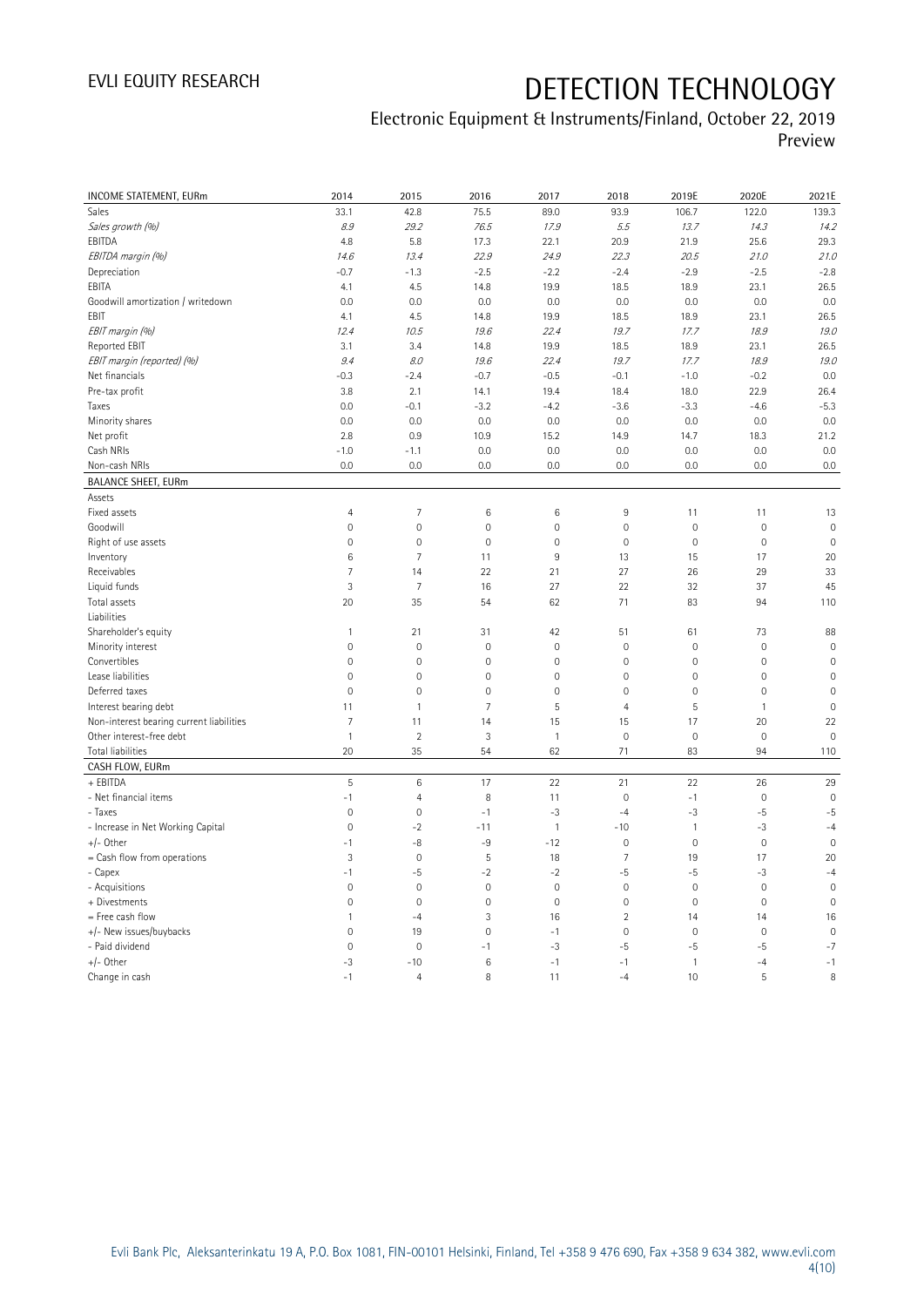| <b>KEY FIGURES</b>                                 | 2015           | 2016           | 2017           | 2018           | 2019E          | 2020E          | 2021E          |
|----------------------------------------------------|----------------|----------------|----------------|----------------|----------------|----------------|----------------|
| M-cap                                              | 63             | 188            | 250            | 224            | 291            | 291            | 291            |
| Net debt (excl. convertibles)                      | $-6$           | $-9$           | $-22$          | $-18$          | $-27$          | $-36$          | $-45$          |
| Enterprise value                                   | 57             | 179            | 228            | 206            | 264            | 255            | 246            |
| Sales                                              | 43             | 76             | 89             | 94             | 107            | 122            | 139            |
| EBITDA                                             | 6              | 17             | 22             | 21             | 22             | 26             | 29             |
| EBIT                                               | 5              | 15             | 20             | 19             | 19             | 23             | 26             |
| Pre-tax                                            | $\overline{2}$ | 14             | 19             | 18             | 18             | 23             | 26             |
| Earnings                                           | $\overline{2}$ | 11             | 15             | 15             | 15             | 18             | 21             |
| Equity book value (excl. minorities)               | 21             | 31             | 42             | 51             | 61             | 73             | 88             |
| Valuation multiples                                |                |                |                |                |                |                |                |
| EV/sales                                           | 1.3            | 2.4            | 2.6            | 2.2            | 2.5            | 2.1            | 1.8            |
| EV/EBITDA                                          | 9.9            | 10.3           | 10.3           | 9.8            | 12.1           | 10.0           | 8.4            |
| EV/EBITA                                           | 12.7           | 12.1           | 11.5           | 11.1           | 14.0           | 11.1           | 9.3            |
| EV/EBIT                                            | 12.7           | 12.1           | 11.5           | 11.1           | 14.0           | 11.1           | 9.3            |
| EV/OCF                                             | 150.8          | 36.6           | 12.5           | 29.8           | 14.2           | 14.6           | 12.2           |
| EV/FCFF                                            | $-15.0$        | 48.3           | 13.6           | 121.2          | 18.0           | 17.5           | 15.6           |
| P/FCFE                                             | $-14.5$        | 57.3           | 15.3           | 136.9          | 20.9           | 20.1           | 18.4           |
| P/E                                                | 14.2           | 17.2           | 16.5           | 15.1           | 19.9           | 15.9           | 13.8           |
| P/B                                                | 3.0            | 6.1            | 6.0            | 4.4            | 4.8            | 4.0            | 3.3            |
| Target EV/EBITDA                                   | O.O            | 0.0            | 0.0            | $O.O$          | 14.2           | 11.8           | 10.0           |
| Target EV/EBIT                                     | $0.0$          | $0.0$          | 0.0            | $O.O$          | 16.4           | 13.1           | 11.1           |
| Target EV/FCF                                      | O.O            | 0.0            | 0.0            | 0.0            | 22.3           | 20.9           | 18.5           |
| Target P/B                                         | 0.0            | $0.0\,$        | 0.0            | $O.O$          | 5.6            | 4.6            | 3.8            |
| Target P/E                                         | $0.0\,$        | 0.0            | 0.0            | 0.0            | 23.9           | 19.1           | 16.5           |
| Per share measures                                 |                |                |                |                |                |                |                |
| Number of shares                                   | 12,951         | 13,426         | 13,901         | 14,375         | 14,375         | 14,375         | 14,375         |
|                                                    |                |                |                |                |                |                |                |
| Number of shares (diluted)                         |                |                |                |                |                |                |                |
| EPS                                                | 12,951<br>0.15 | 13,426<br>0.81 | 13,901<br>1.09 | 14,849<br>1.03 | 14,875<br>1.02 | 14,875<br>1.27 | 14,875<br>1.47 |
| Operating cash flow per share                      | 0.03           | 0.36           | 1.31           | 0.48           | 1.30           | 1.22           | 1.40           |
|                                                    | $-0.34$        | 0.24           | 1.18           | 0.11           | 0.97           | 1.01           | 1.10           |
| Free cash flow per share<br>Book value per share   | 1.63           | 2.30           | 3.00           | 3.57           | 4.21           | 5.11           | 6.11           |
| Dividend per share                                 | 0.07           | 0.25           | 0.35           | 0.38           | 0.38           | 0.47           | 0.59           |
| Dividend payout ratio, %                           | 45.5           | 30.8           | 32.1           | 36.7           | 37.0           | 37.0           | 40.0           |
| Dividend yield, %                                  | 1.4            | 1.8            | 1.9            | 2.4            | 1.9            | 2.3            | 2.9            |
| FCF yield, %                                       | $-6.9$         | 1.7            | 6.6            | 0.7            | 4.8            | 5.0            | 5.4            |
| Efficiency measures                                |                |                |                |                |                |                |                |
| ROE                                                | 17.7           | 41.9           | 41.8           | 32.0           | 26.2           | 27.3           | 26.2           |
| <b>ROCE</b>                                        |                |                | 47.4           | 36.4           | 31.2           | 33.0           |                |
| Financial ratios                                   | 23.0           | 48.2           |                |                |                |                | 32.7           |
|                                                    |                |                |                |                |                |                |                |
| Inventories as % of sales                          | 15.8           | 14.0           | 9.6            | 14.2           | 14.0           | 14.0<br>24.0   | 14.0<br>24.0   |
| Receivables as % of sales                          | 32.5<br>26.5   | 28.6           | 24.1           | 28.4<br>16.4   | 24.0<br>16.0   | 16.0           | 16.0           |
| Non-interest bearing liabilities as % of sales     | 19.6           | 18.7           | 16.8           |                | 21.8           | 21.9           |                |
| NWC/sales, %                                       | 11.1           | 21.5           | 15.7<br>2.1    | 25.9           | 4.4            |                | 21.9           |
| Operative CAPEX/sales, %                           | 11.1           | 2.1<br>2.1     | 2.1            | 5.6<br>5.6     | 4.4            | 2.5<br>2.5     | 3.1<br>3.1     |
| CAPEX/sales (incl. acquisitions), %<br>FCFF/EBITDA | $-0.7$         | 0.2            | 0.8            | 0.1            | 0.7            | 0.6            | 0.5            |
| Net debt/EBITDA, book-weighted                     | $-1.1$         | $-0.5$         | $-1.0$         | $-0.9$         | $-1.2$         | $-1.4$         | $-1.5$         |
| Debt/equity, market-weighted                       | 0.0            | 0.0            | 0.0            | 0.0            | 0.0            | 0.0            | 0.0            |
| Equity ratio, book-weighted                        | 60.7           | 57.8           | 67.5           | 73.0           | 73.5           | 78.8           | 80.1           |
| Gearing, %                                         | $-29.5$        | $-29.2$        | $-52.3$        | $-35.6$        | $-44.2$        | $-48.7$        | $-51.0$        |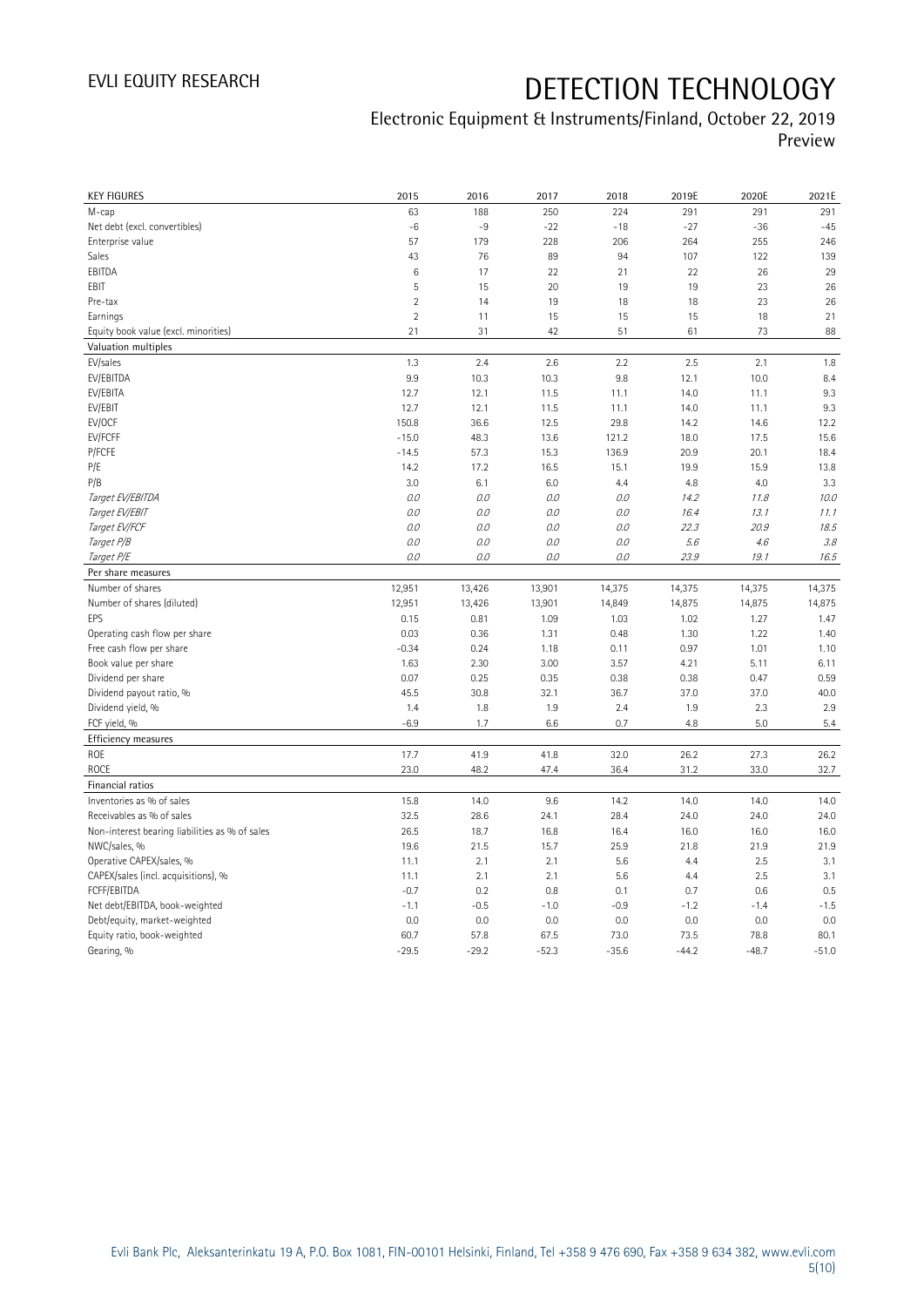### Electronic Equipment & Instruments/Finland, October 22, 2019 Preview

COMPANY DESCRIPTION: Detection Technology Oyj is a Finland-based company providing X-ray imaging products and services for medical, security and industrial applications. It is engaged in design, manufacture and marketing of X-ray imaging components and subsystems, such as detectors, photodiodes, and parts and components

#### INVESTMENT CASE:

| <b>OWNERSHIP STRUCTURE</b>                 | <b>SHARES</b> | <b>EURm</b> | 0/0   |
|--------------------------------------------|---------------|-------------|-------|
| Ac Invest Seven B.V.                       | 5,205,167     | 105.405     | 36.2% |
| OP-Finland Value Fund                      | 651,065       | 13.184      | 4.5%  |
| Ilmarinen Mutual Pension Insurance Company | 554,000       | 11.219      | 3.9%  |
| Varma Mutual Pension Insurance Company     | 515,000       | 10.429      | 3.6%  |
| Sijoitusrahasto Aktia Capital              | 484,762       | 9.816       | 3.4%  |
| Fondita Nordic Micro Cap                   | 390,000       | 7.897       | 2.7%  |
| Evli Finnish Small Cap Fund                | 327,259       | 6.627       | 2.3%  |
| Martola Hannu Veikko                       | 322,875       | 6.538       | 2.2%  |
| Saastopankki Kotimaa                       | 200,000       | 4.050       | 1.4%  |
|                                            |               |             |       |
| Ten largest                                | 8,650,128     | 175.165     | 60%   |
| Residual                                   | 5,725,302     | 115.937     | 40%   |
| Total                                      | 14,375,430    | 291.102     | 100%  |

| <b>EARNINGS CALENDAR</b> |  |
|--------------------------|--|
|                          |  |

October 25, 2019 Q3 report

OTHER EVENTS

COMPANY MISCELLANEOUS CEO: Hannu Martola Elektroniikkatie 10, 90590 Oulu CFO: Petri Hiljanen Tel: +358 20 766 9700 IR: Johanna Tarkiainen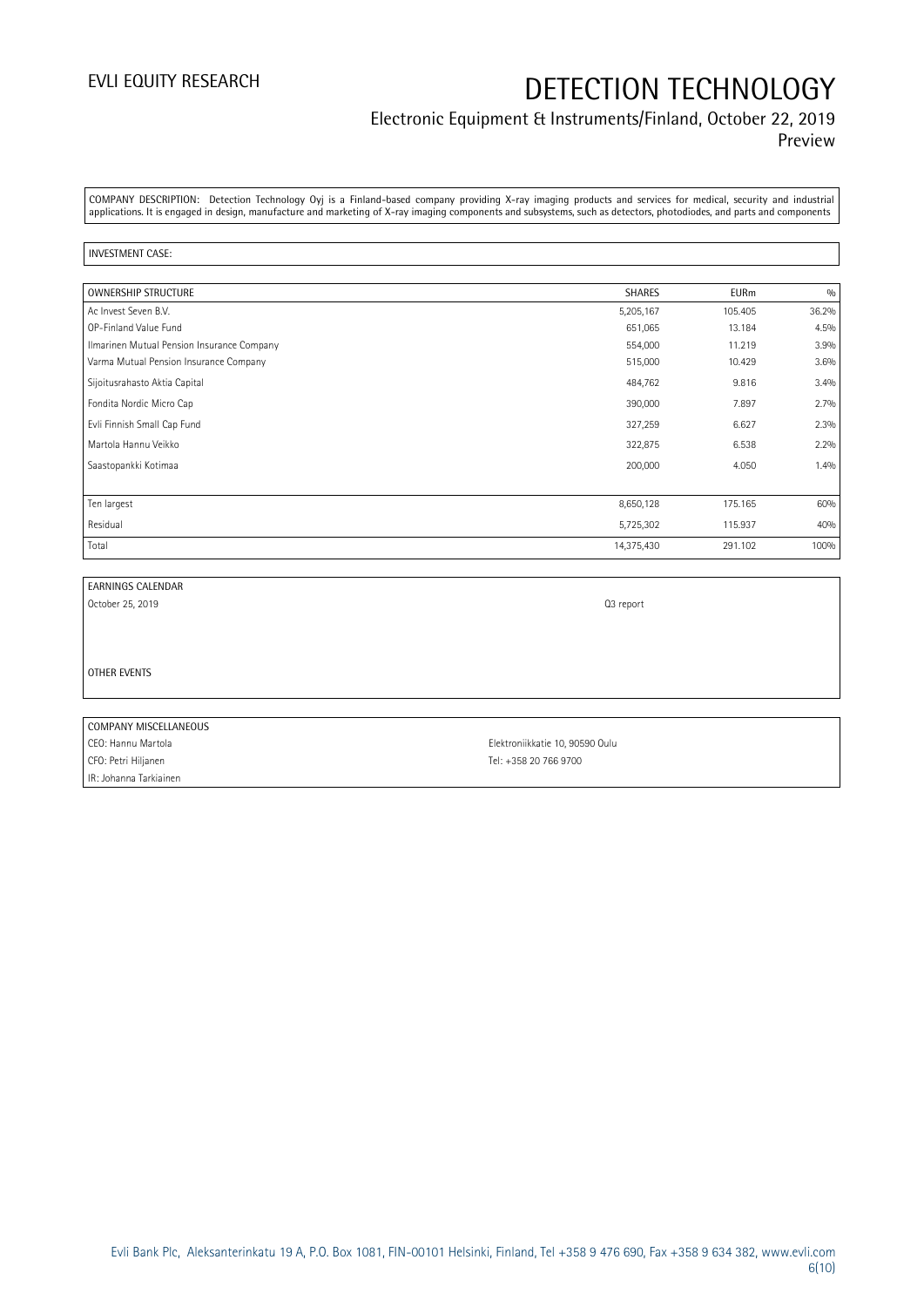## Electronic Equipment & Instruments/Finland, October 22, 2019

Preview

DEFINITIONS

| P/E                                                                                                          | EPS                                                                                          |
|--------------------------------------------------------------------------------------------------------------|----------------------------------------------------------------------------------------------|
| Price per share                                                                                              |                                                                                              |
| Earnings per share                                                                                           | Profit before extraord. items and taxes-income taxes + minority interest<br>Number of shares |
|                                                                                                              |                                                                                              |
| P/BV                                                                                                         | <b>DPS</b>                                                                                   |
| Price per share                                                                                              |                                                                                              |
| Shareholders' equity + taxed provisions per share                                                            | Dividend for the financial period per share                                                  |
|                                                                                                              |                                                                                              |
| Market cap                                                                                                   | OCF (Operating cash flow)                                                                    |
|                                                                                                              |                                                                                              |
| Price per share * Number of shares                                                                           | EBITDA - Net financial items - Taxes - Increase in working                                   |
|                                                                                                              | capital - Cash NRIs ± Other adjustments                                                      |
|                                                                                                              |                                                                                              |
| EV (Enterprise value)                                                                                        | FCF (Free cash flow)                                                                         |
|                                                                                                              |                                                                                              |
| Market cap + net debt + minority interest at market value -<br>share of associated companies at market value | Operating cash flow - operative CAPEX - acquisitions + divestments                           |
|                                                                                                              |                                                                                              |
| EV/Sales                                                                                                     | FCF yield, %                                                                                 |
|                                                                                                              |                                                                                              |
| Enterprise value                                                                                             | Free cash flow                                                                               |
| Sales                                                                                                        | Market cap                                                                                   |
|                                                                                                              |                                                                                              |
| EV/EBITDA                                                                                                    | Operative CAPEX/sales                                                                        |
| Enterprise value                                                                                             | Capital expenditure - divestments - acquisitions                                             |
| Earnings before interest, tax, depreciation and amortization                                                 | <b>Sales</b>                                                                                 |
| EV/EBIT                                                                                                      | Net working capital                                                                          |
|                                                                                                              |                                                                                              |
| Enterprise value                                                                                             | Current assets - current liabilities                                                         |
| Operating profit                                                                                             |                                                                                              |
| Net debt                                                                                                     |                                                                                              |
|                                                                                                              | Capital employed/Share                                                                       |
| Interest bearing debt - financial assets                                                                     | Total assets - non-interest bearing debt                                                     |
|                                                                                                              | Number of shares                                                                             |
| Total assets                                                                                                 | Gearing                                                                                      |
|                                                                                                              |                                                                                              |
| Balance sheet total                                                                                          | Net debt                                                                                     |
|                                                                                                              | Equity                                                                                       |
| Div yield, %                                                                                                 | Debt/Equity, %                                                                               |
|                                                                                                              |                                                                                              |
| Dividend per share                                                                                           | Interest bearing debt                                                                        |
| Price per share                                                                                              | Shareholders' equity + minority interest + taxed provisions                                  |
|                                                                                                              |                                                                                              |
| Payout ratio, %                                                                                              | Equity ratio, %                                                                              |
|                                                                                                              |                                                                                              |
| Total dividends                                                                                              | Shareholders' equity + minority interest + taxed provisions                                  |
| Earnings before extraordinary items and taxes - income taxes + minority interest                             | Total assets - interest-free loans                                                           |
|                                                                                                              |                                                                                              |
| ROCE, %                                                                                                      | CAGR, %                                                                                      |
|                                                                                                              |                                                                                              |
| Profit before extraordinary items + interest expenses+ other financial costs                                 | Cumulative annual growth rate $=$ Average growth per year                                    |
| Balance sheet total - non-interest bearing debt (average)                                                    |                                                                                              |
| ROE, %                                                                                                       |                                                                                              |
|                                                                                                              |                                                                                              |
| Profit before extraordinary items and taxes - income taxes                                                   |                                                                                              |
| Shareholder's equity + minority interest + taxed provisions (average)                                        |                                                                                              |
|                                                                                                              |                                                                                              |
|                                                                                                              |                                                                                              |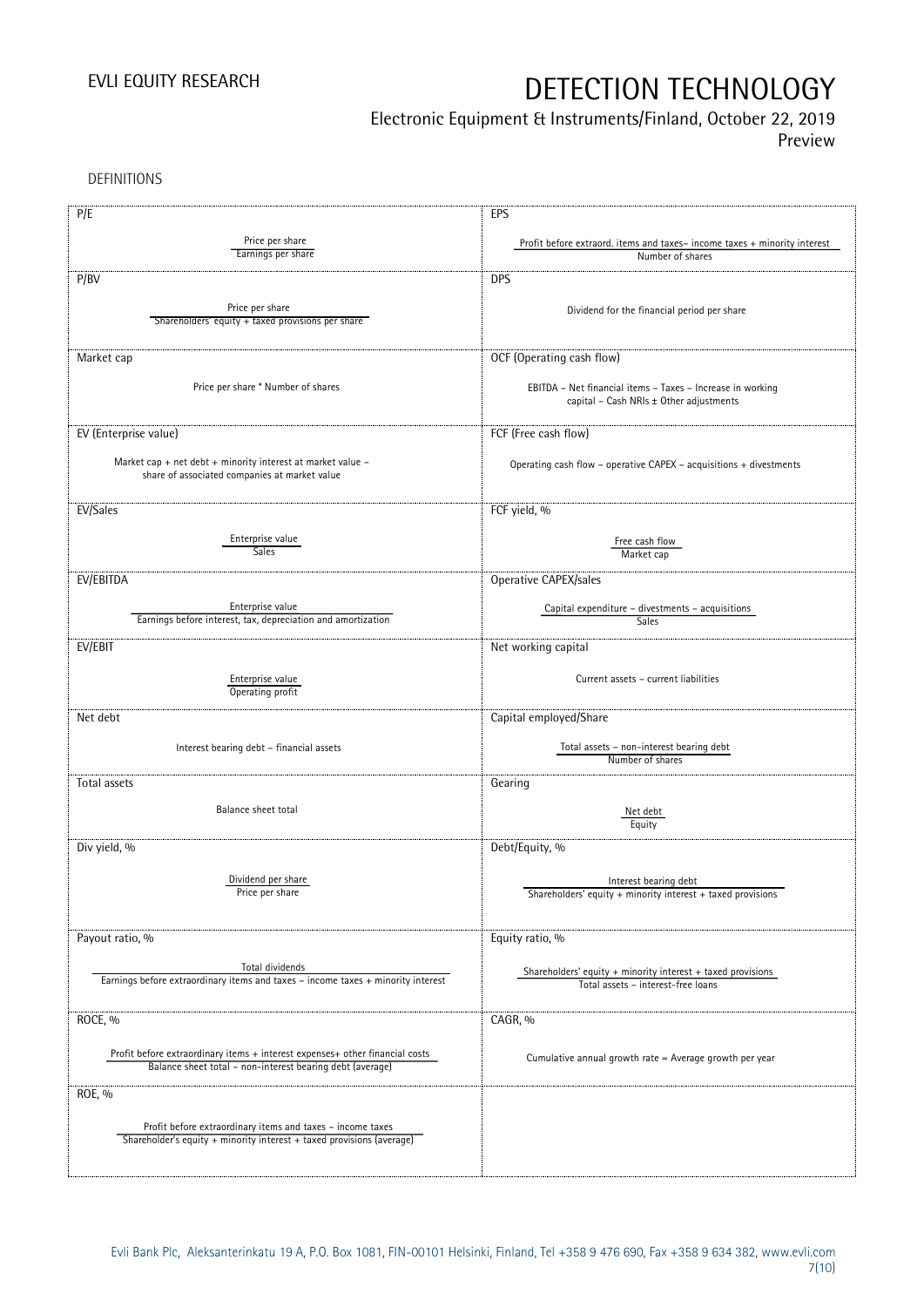#### Electronic Equipment & Instruments/Finland, October 22, 2019 Preview

#### Important Disclosures

Evli Research Partners Plc ("ERP") uses 12-month target prices. Target prices are defined by utilizing analytical techniques based on financial theory including (but not limited to) discounted cash flow analysis and comparative valuation. The selection of valuation methods depends on different circumstances. Target prices may be altered on the basis of new information coming to light in the underlying company or changes in interest rates, changes in foreign exchange rates, other securities prices or market indices or outlook for the aforementioned factors or other factors that may change the conditions of financial markets. Recommendations and changes by analysts are available at [Analysts' recommendations and ratings revisions](https://research.evli.com/JasperAllModels.action?authParam=key;461&authParam=x;G3rNagWrtf7K&authType=3).

Investment recommendations are defined as follows:

| Target price compared to share price | Recommendation                |
|--------------------------------------|-------------------------------|
| $<-10.96$                            | <b>SELL</b>                   |
| $-10 - (+10)$ %                      | H <sub>O</sub> I <sub>D</sub> |
| $> 10\%$                             | <b>BUY</b>                    |

ERP's investment recommendation of the analyzed company is updated at least 2 timer per year.



The graph above shows the distribution of ERP's recommendations of companies under coverage in 1st of February 2019. If recommendation is not given, it is not mentioned here.

#### Name(s) of the analyst(s): Forslund

This research report has been prepared by Evli Research Partners Plc ("ERP" or "Evli Research"). ERP is a subsidiary of Evli Bank Plc. Production of the investment recommendation has been concluded on 22.10.2019, 8:45. This report has been published on 22.10.2019, 9:00.

None of the analysts contributing to this report, persons under their guardianship or corporations under their control have a position in the shares of the company or related securities.

The date and time for any price of financial instruments mentioned in the recommendation refer to the previous trading day's closing price(s) unless otherwise stated in the report.

Each analyst responsible for the content of this report assures that the expressed views accurately reflect the personal views of each analyst on the covered companies and securities. Each analyst assures that (s)he has not been, nor are or will be, receiving direct or indirect compensation related to the specific recommendations or views contained in this report.

Companies in the Evli Group, affiliates or staff of companies in the Evli Group, may perform services for, solicit business from, hold long or short positions in, or otherwise be interested in the investments (including derivatives) of any company mentioned in the publication or report.

Neither ERP nor any company within the Evli Group have managed or co-managed a public offering of the company's securities during the last 12 months prior to, received compensation for investment banking services from the company during the last 12 months prior to the publication of the research report.

ERP has signed an agreement with the issuer of the financial instruments mentioned in the recommendation, which includes production of research reports. This assignment has a limited economic and financial impact on ERP and/or Evli. Under the assignment ERP performs services including, but not limited to, arranging investor meetings or –events, investor relations communication advisory and production of research material.

ERP or another company within the Evli Group does not have an agreement with the company to perform market making or liquidity providing services.

For the prevention and avoidance of conflicts of interests with respect to this report, there is an information barrier (Chinese wall) between Investment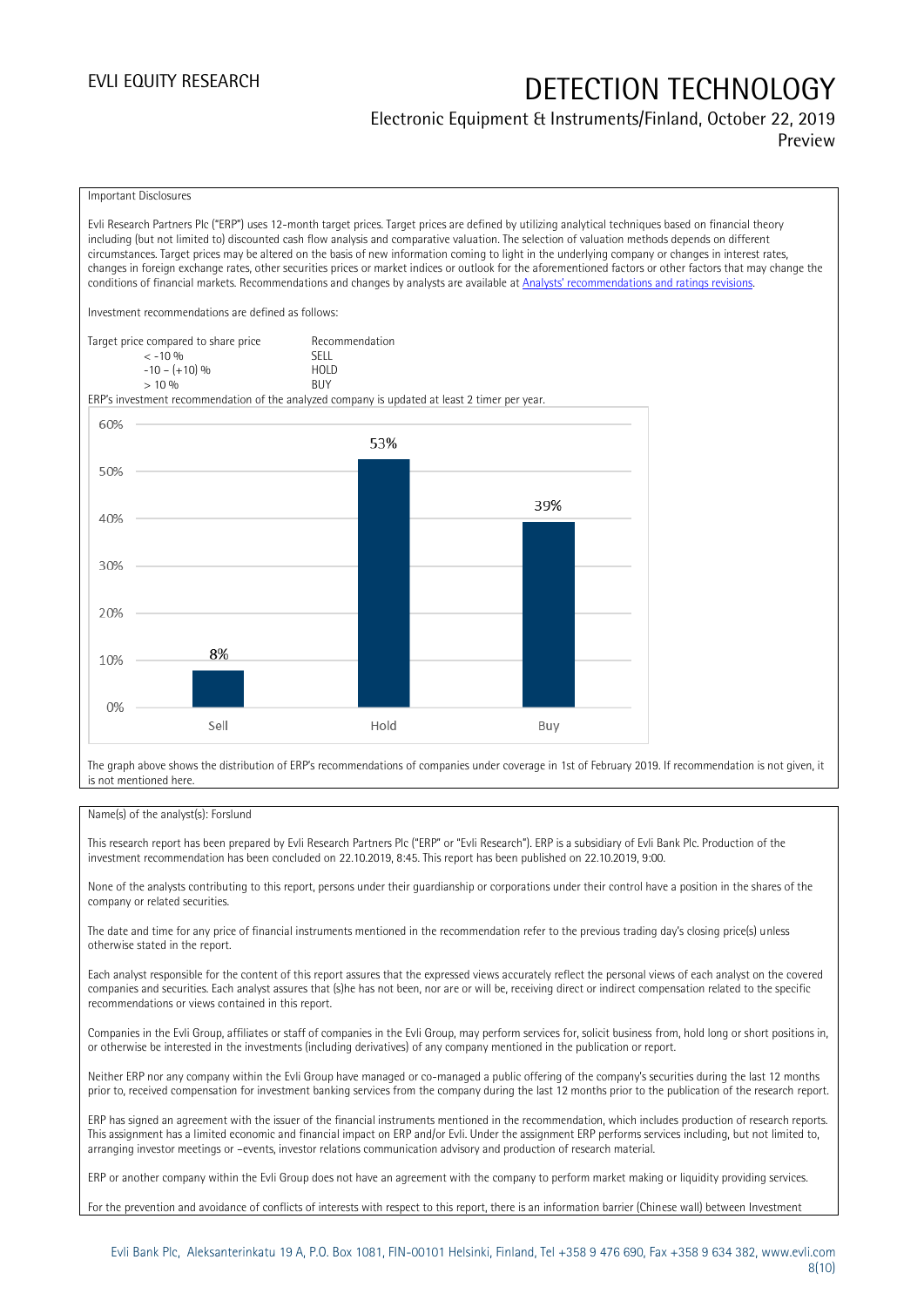### Electronic Equipment & Instruments/Finland, October 22, 2019 Preview

Research and Corporate Finance units concerning unpublished investment banking services to the company. The remuneration of the analyst(s) is not tied directly or indirectly to investment banking transactions or other services performed by Evli Bank Plc or any company within Evli Group.

This report has not been disclosed to the company prior to its dissemination.

This report is provided and intended for informational purposes only and may not be used or considered under any circumstances as an offer to sell or buy any securities or as advice to trade any securities.

This report is based on sources ERP considers to be correct and reliable. The sources include information providers Reuters and Bloomberg, stock-exchange releases from the companies and other company news, Statistics Finland and articles in newspapers and magazines. However, ERP does not guarantee the materialization, correctness, accuracy or completeness of the information, opinions, estimates or forecasts expressed or implied in the report. In addition, circumstantial changes may have an influence on opinions and estimates presented in this report. The opinions and estimates presented are valid at the moment of their publication and they can be changed without a separate announcement. Neither ERP nor any company within the Evli Group are responsible for amending, correcting or updating any information, opinions or estimates contained in this report. Neither ERP nor any company within the Evli Group will compensate any direct or consequential loss caused by or derived from the use of the information represented in this publication.

All information published in this report is for the original recipient's private and internal use only. ERP reserves all rights to the report. No part of this publication may be reproduced or transmitted in any form or by any means, electronic, mechanical, photocopying, recording or otherwise, or stored in any retrieval system of any nature, without the written permission of ERP.

This report or its copy may not be published or distributed in Australia, Canada, Hong Kong, Japan, New Zealand, Singapore or South Africa. The publication or distribution of this report in certain other jurisdictions may also be restricted by law. Persons into whose possession this report comes are required to inform themselves about and to observe any such restrictions.

Evli Bank Plc is not registered as a broker-dealer with the U. S. Securities and Exchange Commission ("SEC"), and it and its analysts are not subject to SEC rules on securities analysts' certification as to the currency of their views reflected in the research report. Evli Bank is not a member of the Financial Industry Regulatory Authority ("FINRA"). It and its securities analysts are not subject to FINRA's rules on Communications with the Public and Research Analysts and Research Reports and the attendant requirements for fairness, balance and disclosure of potential conflicts of interest. This research report is only being offered in U.S. by Auerbach Grayson & Company, LLC (Auerbach Grayson) to Major U.S. Institutional Investors and is not available to, and should not be used by, any U.S. person or entity that is not a Major U.S. Institutional Investor. Auerbach Grayson is a broker-dealer registered with the U.S. Securities and Exchange Commission and is a member of the FINRA. U.S. entities seeking more information about any of the issuers or securities discussed in this report should contact Auerbach Grayson. The securities of non-U.S. issuers may not be registered with or subject to SEC reporting and other requirements.

ERP is not a supervised entity but its parent company Evli Bank Plc is supervised by the Finnish Financial Supervision Authority.